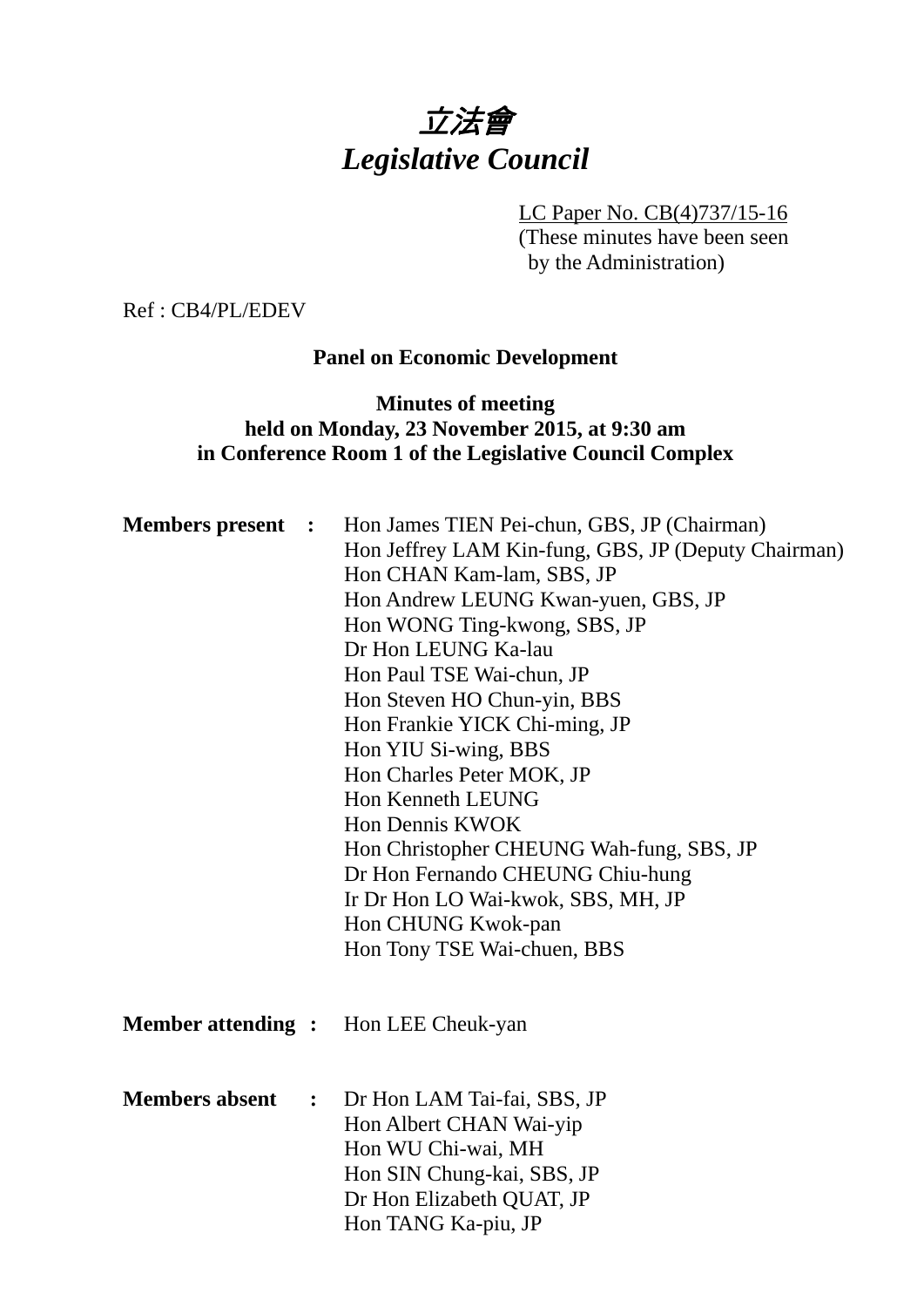| <b>Public Officers</b><br>attending | $\ddot{\cdot}$ | Agenda items IV and V                                                                                            |
|-------------------------------------|----------------|------------------------------------------------------------------------------------------------------------------|
|                                     |                | Mr WONG Kam-sing, JP<br>Secretary for the Environment                                                            |
|                                     |                | Mr Vincent LIU, JP<br>Deputy Secretary for the Environment                                                       |
|                                     |                | Mr Donald NG<br>Principal Assistant Secretary for the Environment<br>(Electricity Reviews)                       |
|                                     |                | Ms Esther WANG<br>Principal Assistant Secretary for the Environment<br>(Financial Monitoring)                    |
|                                     |                | Mr Alan CHOW<br>Chief Electrical and Mechanical<br>Engineer<br>(Electricity Team)<br><b>Environmental Bureau</b> |
|                                     |                | <u>Agenda item V</u>                                                                                             |
|                                     |                | Miss Ada CHEN<br>Senior Assistant Law Officer (Civil Law)<br>Department of Justice                               |
|                                     |                | Agenda item VI                                                                                                   |
|                                     |                | Professor Anthony CHEUNG, GBS, JP<br>Secretary for Transport and Housing                                         |
|                                     |                | Miss Joey LAM<br>Deputy Secretary for Transport and Housing<br>(Transport)5                                      |
|                                     |                | Miss Joyce CHAN                                                                                                  |

Assistant Secretary for Transport and Housing (Transport)11A

Agenda item VII

Ms Elaine HUI Assistant Director (Market and Competition) Office of the Communications Authority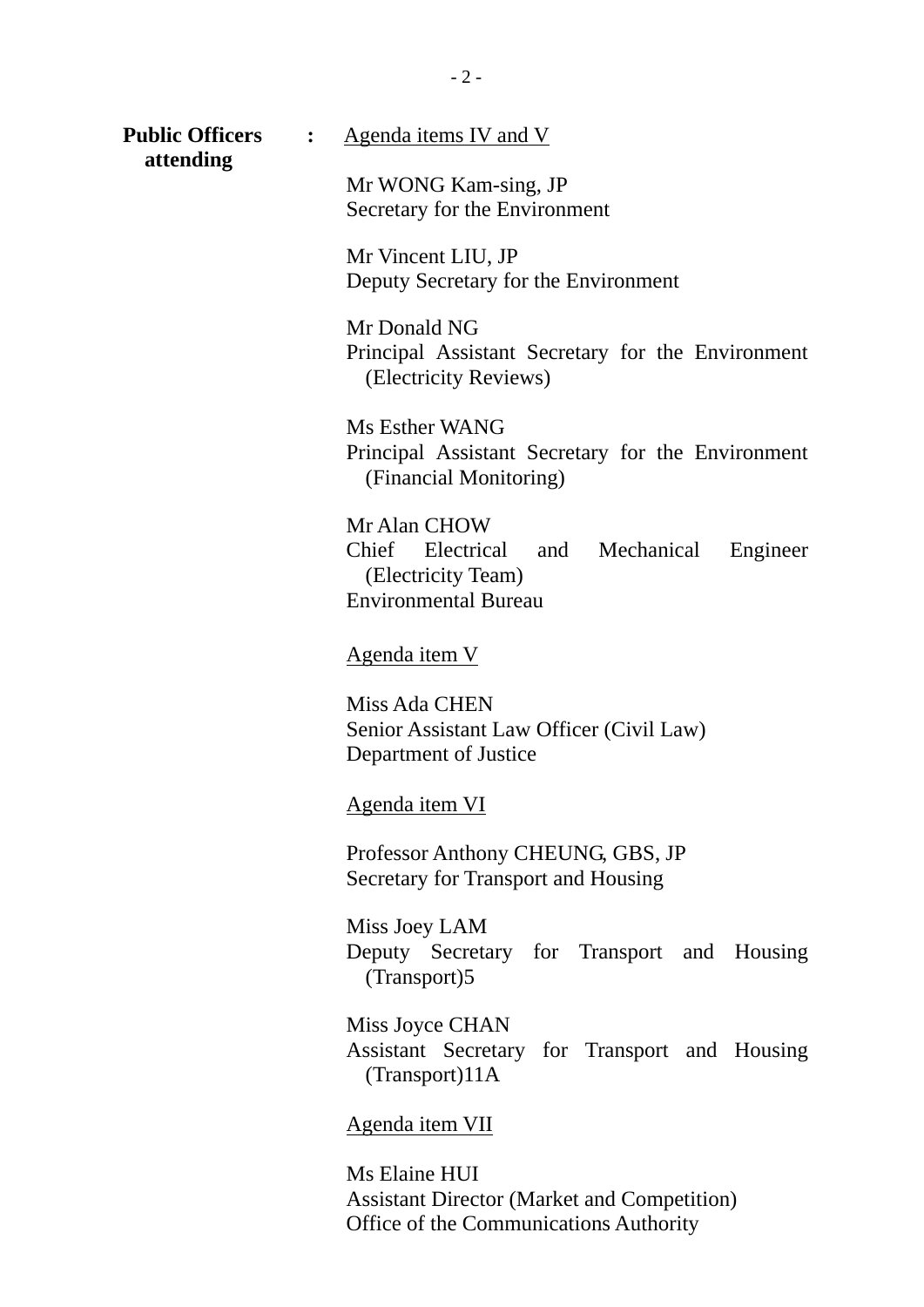Ms Helen LAI Head, Market and Competition 1 Office of the Communications Authority

| <b>Related</b><br>organizations | Agenda item VI                                                                 |
|---------------------------------|--------------------------------------------------------------------------------|
|                                 | <b>Tricor Consulting Limited</b>                                               |
|                                 | Mr John NG<br><b>Managing Director</b>                                         |
|                                 | <b>Ms Rachel CARTLAND</b><br><b>Contract Senior Consultant</b>                 |
|                                 | Ms Ashley SEE<br><b>Senior Consultant</b>                                      |
|                                 | Agenda item VII                                                                |
|                                 | <b>Competition Commission</b>                                                  |
|                                 | Hon Anna WU, GBS, SBS, JP<br>Chairperson                                       |
|                                 | <b>Ms Rose WEBB</b><br><b>Senior Executive Director</b>                        |
|                                 | Mr Rasul BUTT<br>Executive Director (Corporate Services and Public<br>Affairs) |
| <b>Clerk in attendance:</b>     | Ms Debbie YAU<br>Chief Council Secretary (4)5                                  |
| <b>Staff in attendance:</b>     | Ms Shirley TAM<br>Senior Council Secretary (4)5                                |
|                                 | Ms Zoe TONG<br>Legislative Assistant (4)5                                      |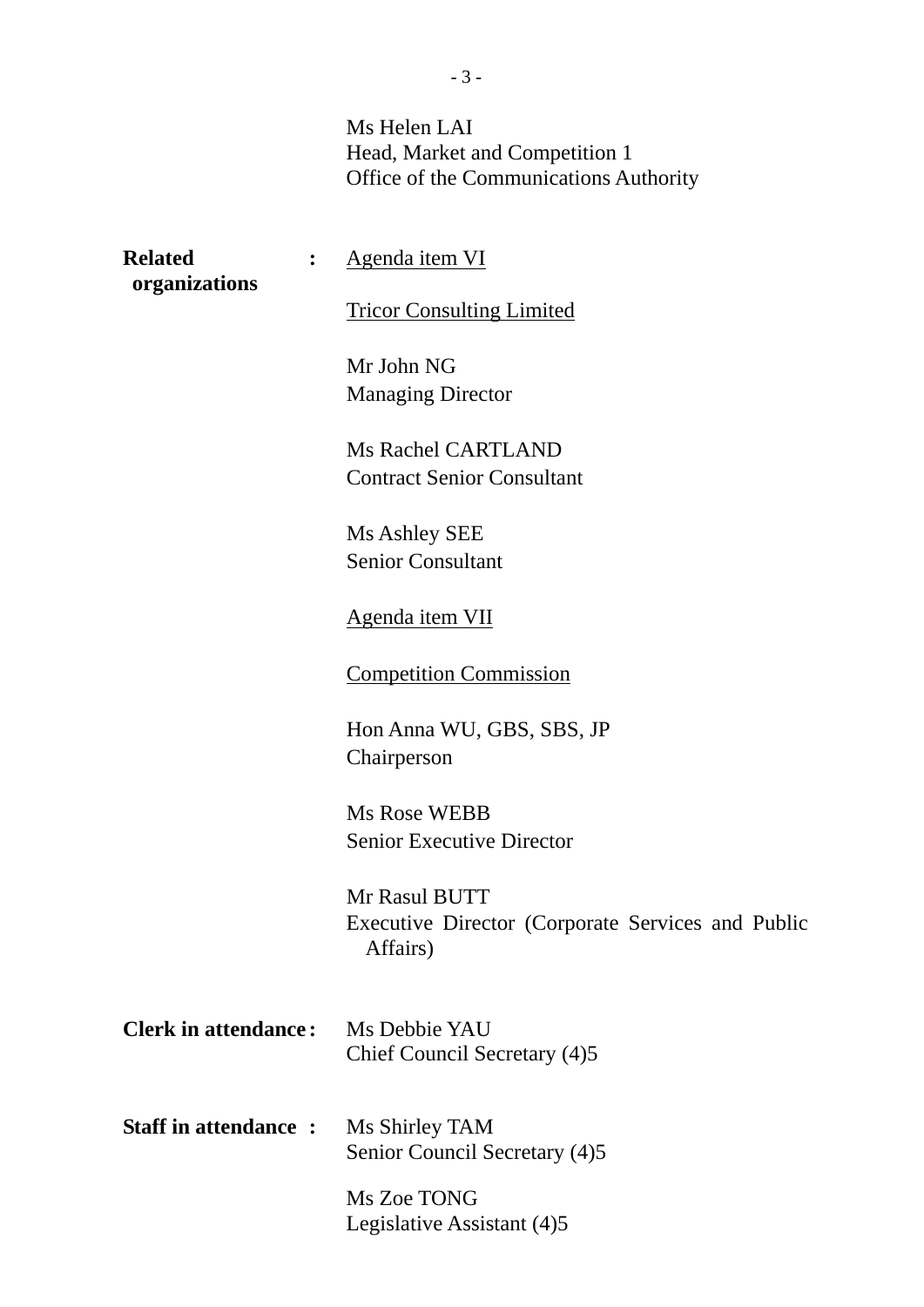# **I. Confirmation of minutes of meeting**

(LC Paper No. CB(4)215/15-16 — Minutes of meeting held on 26 October 2015)

The minutes of the meeting held on 26 October 2015 were confirmed.

## **II. Information papers issued since the last regular meeting**

| (LC Paper No. CB(4)107/15-16(01) — Letter dated 20 October 2015 |                            |  |
|-----------------------------------------------------------------|----------------------------|--|
|                                                                 | from Hon TANG Ka-piu on    |  |
|                                                                 | issues relating to inbound |  |
|                                                                 | Mainland tourists joining  |  |
|                                                                 | zero/negative fare tour    |  |
|                                                                 | packages (Chinese version  |  |
|                                                                 | only)                      |  |

- LC Paper No  $CB(4)157/15-16(01)$  Administration's paper on tables and graphs showing the import and retail prices of major oil products from October 2013 to September 2015)
- 2. Members noted the above papers issued since the last regular meeting.

## **III. Items for discussion at the next meeting**

 $(LC$  Paper No.  $CB(4)217/15-16(01)$  — List of outstanding items for discussion

LC Paper No.  $CB(4)217/15-16(02)$  — List of follow-up actions)

3. Members agreed to discuss the following items at the next regular meeting scheduled for Tuesday, 15 December 2015 –

- (a) Annual tariff reviews with the two power companies; and
- (b) Food Trucks Scheme.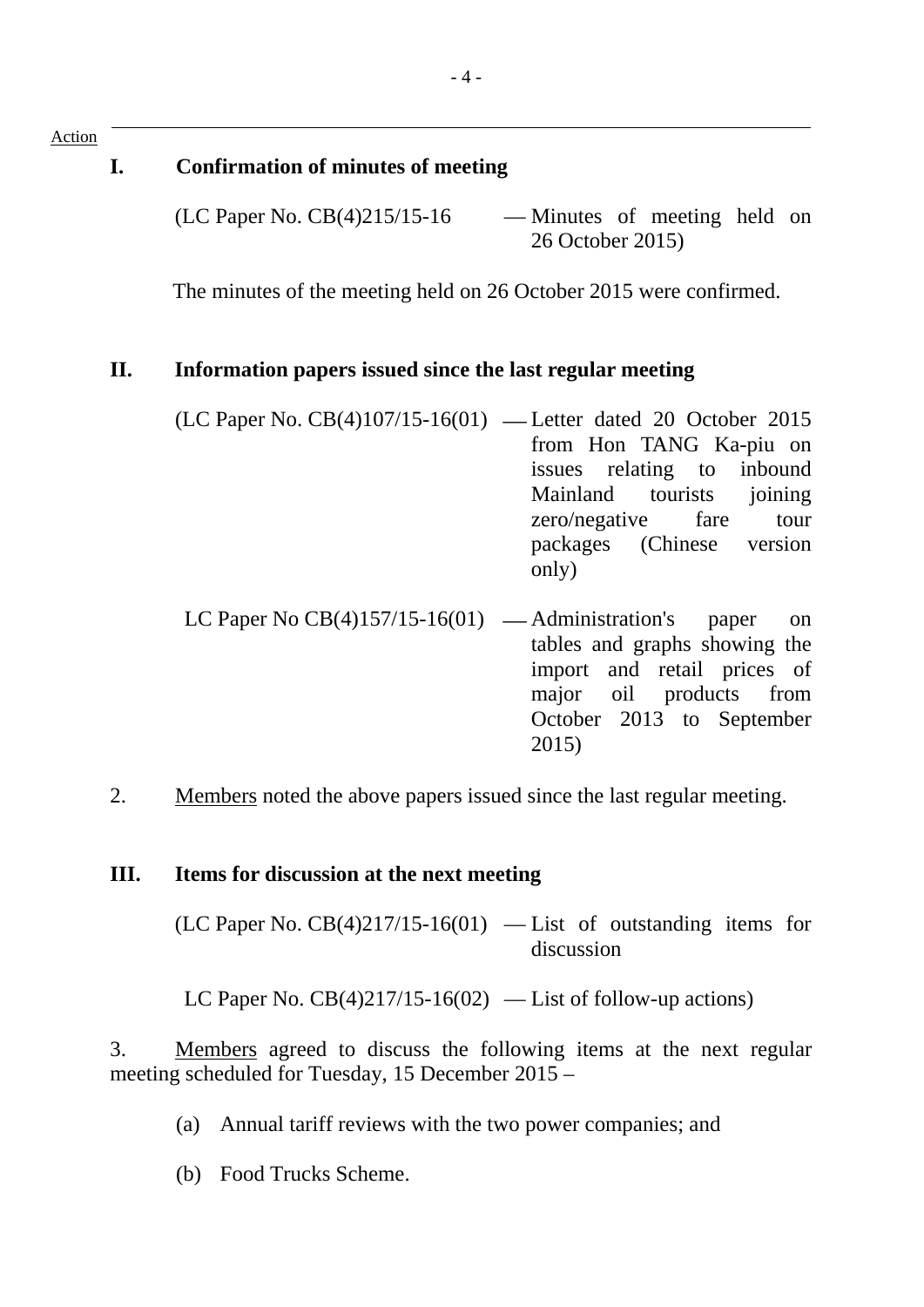4. Members noted that the discussion of the item on "The deployment of the new Air Traffic Management System for Hong Kong International Airport and the related safety issues" had been rescheduled to the meeting on 23 March 2016.

(*Post-meeting note*: The regular meeting originally scheduled for 23 March 2016 had been rescheduled to Thursday, 24 March 2016 at 10:45 am.)

## **IV. Public consultation on the future development of the electricity market**

| $(LC$ Paper No. $CB(4)217/15-16(03)$ — Administration's            | paper<br>future development of<br>electricity market                                              | on<br>the |
|--------------------------------------------------------------------|---------------------------------------------------------------------------------------------------|-----------|
| LC Paper No. $CB(4)217/15-16(04)$ — Paper on future development of | the electricity market prepared<br>by the Legislative Council<br>Secretariat<br>background brief) | (updated) |

- **V. Proposed extension of two supernumerary posts to take forward the outcome of the public consultation on the future development of the electricity market** 
	- $(LC$  Paper No.  $CB(4)217/15-16(05)$  Administration's paper on taking forward the outcome of the public consultation on the future development of the electricity market – extension of two supernumerary posts
	- LC Paper No.  $CB(4)217/15-16(04)$  Paper on future development of the electricity market prepared by the Legislative Council Secretariat (updated) background brief))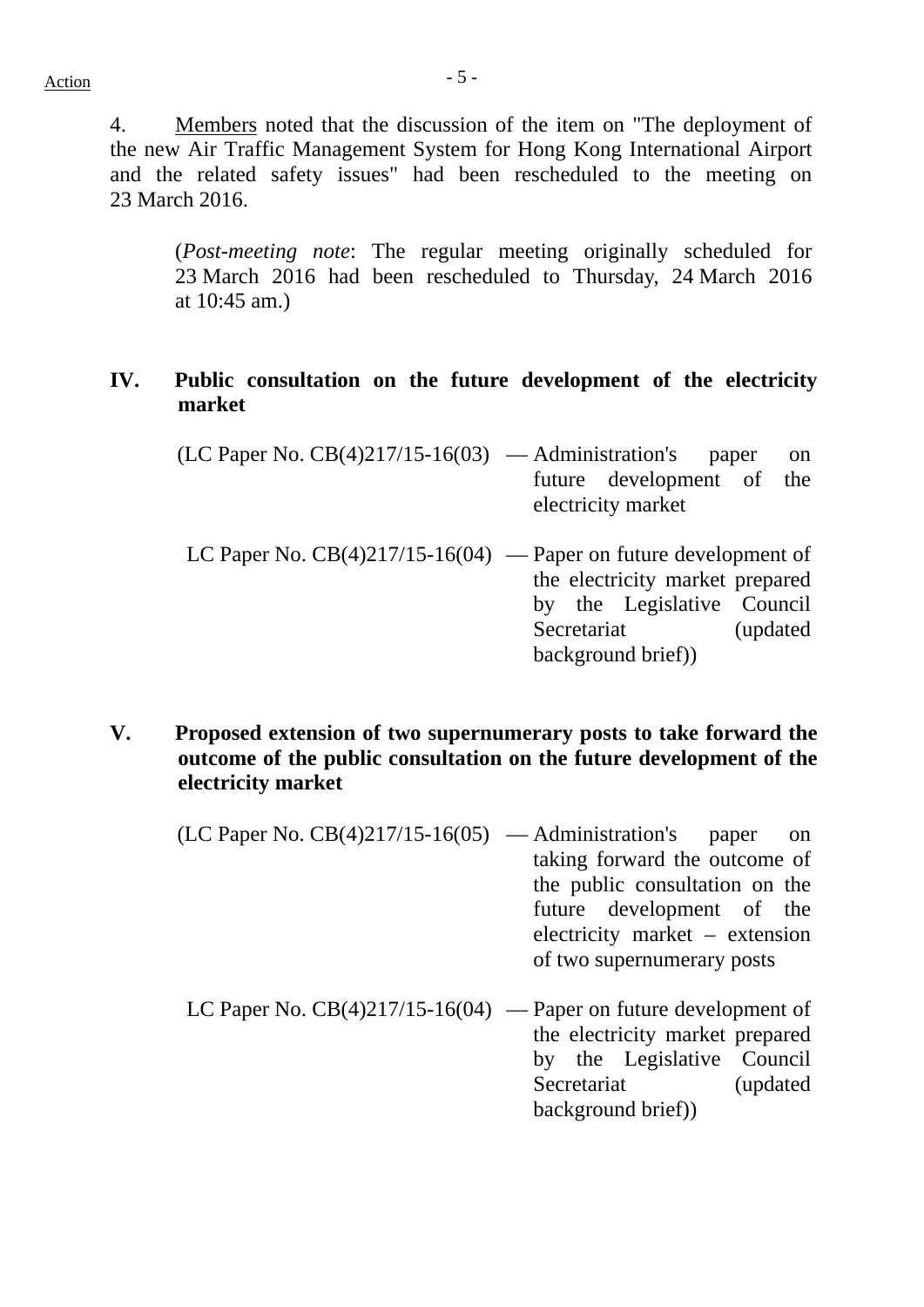5. Members agreed to combine the discussion of agenda items IV and V as they were closely related.

#### Presentation by the Administration

6. At the invitation of the Chairman, Secretary for the Environment ("SEN") briefed members of the views received during the public consultation on the future development of the electricity market conducted from 31 March to 30 June 2015 ("the Consultation"). He said that in addition to having received views from the some 16 000 submissions, the Administration had also attended over 25 engagement sessions and held a public forum to solicit views. Having regard to views received, the Administration planned to put forward improvement proposals to the future contractual arrangement between the Government and the two power companies, such as reducing the permitted rate of return ("RoR"), enhancing the promotion of energy efficiency and conservation ("EE&C") and renewable energy ("RE"), improving the incentive and penalty scheme to enhance power companies' performance, increasing information transparency of the power companies and conducting studies to pave the way for introducing competition in the long run.

7. On permitted RoR, SEN highlighted that taking into account views received through different channels, the prevailing economic environment as well as comparable investments overseas, the Administration considered that there was room for reduction in the permitted RoR. The Administration would commission a further study to revise the permitted RoR to the appropriate level having regard to the current global market conditions. SEN said that the level of the permitted RoR would be considered together with other improvement proposals of the new contractual arrangement.

8. SEN also sought members' views on the Administration's proposal to extend two supernumerary posts which were created in 2014 in the Environment Bureau ("ENB") and the Department of Justice ("DoJ") respectively to undertake the review of the electricity market. The said posts would continue to head a dedicated team each in ENB and DoJ to undertake the negotiation with the power companies and implement the outcome. As the negotiation with the power companies was expected to be lengthy and intensive, dedicated teams were necessary to ensure that adequate resources would be provided to undertake the highly-demanding and complicated tasks involved. Further details of the Consultation outcome and the staffing proposal were set out in the Administration's papers (LC Paper Nos. CB(4)217/15-16(03) and (05)).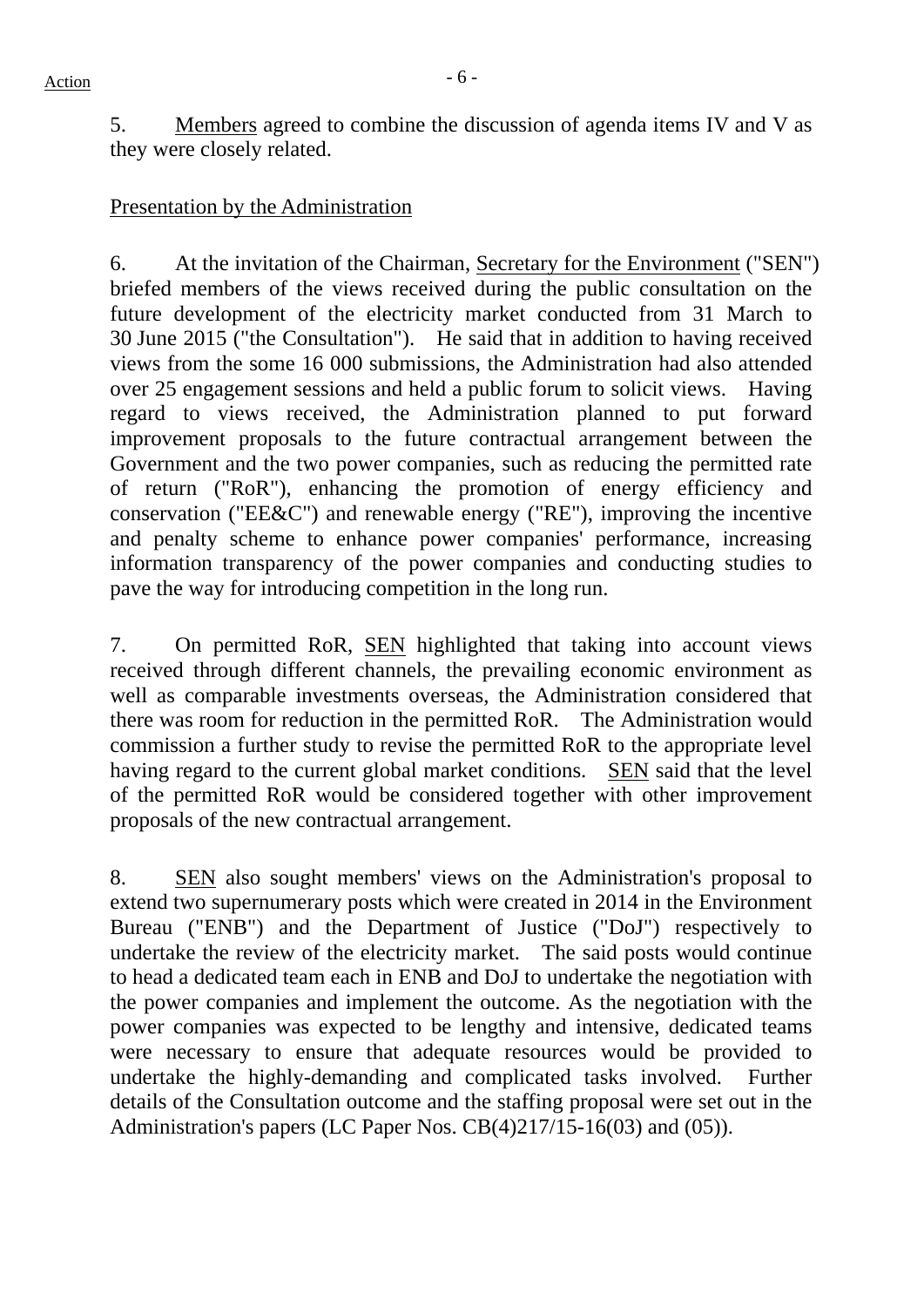## Discussion

## *Introduction of competition*

9. Mr Tony TSE relayed the responses of his constituencies in the architectural, surveying and planning sectors to the Consultation that reliability of electricity supply was of utmost importance followed by affordability, and the power supply in Hong Kong was performing well on these areas. While the sectors were open to the idea of introducing competition to the electricity market, they suggested that changes could be made based on the existing regulatory framework.

10. Noting that the business sector was in general less positive about the introduction of competition, Mr Frankie YICK opined that the sector was more concerned about the stability and affordability of power supply, and their support for the introduction of competition would depend on the strategy to be adopted.

11. Mr CHAN Kam-lam considered that the Administration should study in detail the public views received in response to the Consultation, and address the public concerns about the natural monopoly of the electricity supply market. For example, the power companies should maintain reliability of power supply at affordable tariff level, and source fuels used for electricity generation at reasonable prices etc. He remarked that the power companies, being public utilities, should shoulder social responsibility on environment protection and market development in order to obtain a reasonable return.

12. SEN said that the Consultation had achieved a high response rate and views received were generally in line with the Administration's four energy policy objectives of safety, reliability, affordability and environmental protection. He said that the Consultation outcome had provided a good basis for formulating improvement proposals to the new Scheme of Control Agreements ("SCAs"), and the Administration would take into account views received when negotiating with the two power companies the future contractual arrangement.

13. Mr Frankie YICK suggested that the power companies could increase their interconnection to enable a reduction of their reserve margins and hence the electricity tariff. He also requested the Administration to provide written information on the pros and cons of increased interconnection between the two power companies' facilities, including an analysis on the level of tariff reduced over a longer term as a result of the estimated cost of investment, and the reduction of reserve margins etc.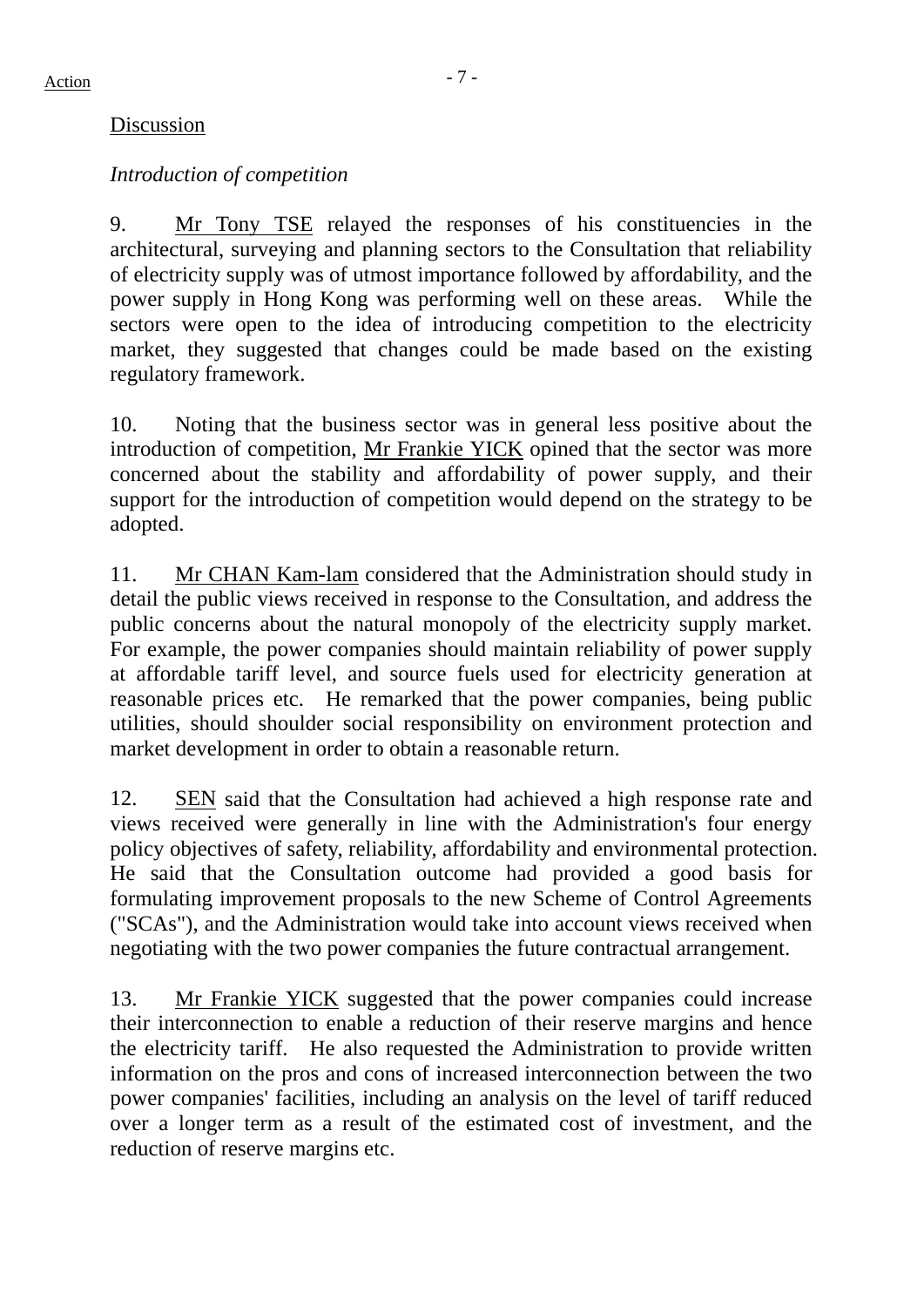14. SEN advised that the existing interconnection between the two power companies had already served the function of reducing the reserve capacity each power company required, and enhancing the interconnection could not help further reduce each of their reserve margin. Deputy Secretary for the Environment ("DSEN") elaborated that enhancing interconnection would incur additional substantial upfront investment equivalent to the installation cost of several gas generation units which would have tariff implications. Besides, the reserve margin of the two power companies was expected to be at around 20% to 30% at the end of this SCA period. The Administration's current assessment was that enhancing interconnection at this stage might not bring concrete benefits to the consumers in the near term. The consideration might however be different in the longer term. If it was decided that electricity from the Mainland should be imported in future to allow more choices for consumers, the two existing local power grids would have to be better connected, and it would be more cost-effective to consider how to strengthen the interconnection between the two existing power companies in that context. He undertook to provide further supplementary information on this matter afterwards.

15. Echoing Mr Frankie YICK's views that a detailed analysis on the matter of increased interconnection between the two power companies could help Members to decide whether to pursue the subject, Mr CHAN Kam-lam considered that to enhance its bargaining position, the Administration should have a stance on the matter before entering into negotiation for the next SCAs with the two power companies.

(*Post-meeting note*: The Administration's response was issued to Members vide LC Paper No. CB(4)351/15-16(01) on 14 December 2015.)

16. Mr LEE Cheuk-yan was very disappointed about the Administration's work to increase interconnection between the two power companies undertaken by former bureau directors, namely, Mr Stephen IP Shu-kwan and Dr Sarah LIAO Sau-tung, since more than a decade ago. As no progress had been made so far, the objective of introducing competition to the electricity supply market appeared as an empty promise. Now, the focus was shifted to the promotion of RE which, in his opinion, would be implemented in small scale, and could not bring any real competition and benefit the customers. Mr LEE expressed grave concern about the status quo of maintaining the monopoly of the electricity supply market. He cautioned the Administration not to use the outcome of the Consultation as an excuse to continue the current contractual arrangement by SCAs. As regards the Consultation, Mr LEE commended the work of the public relation teams of the two power companies, but urged the Adminsitration to consult the 18 newly-elected District Councils. In response,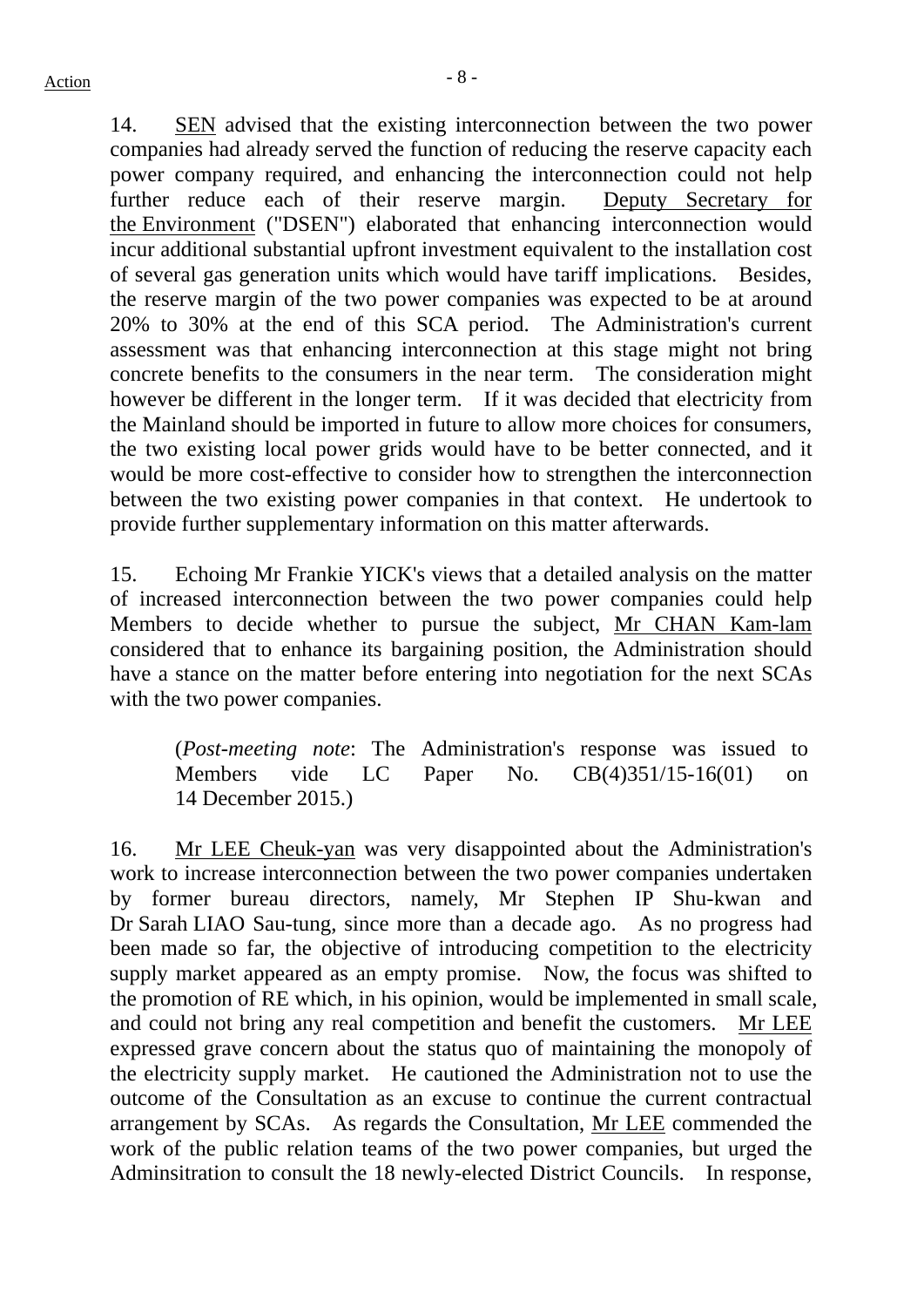SEN said that views received during the Consultation were very well balanced and laregly in line with the Administration's four energy policy objectives. The Administration would take into account views received through different channels when charting the way forward. Noting the Administration's response, Mr LEE requested to put on record his dissatisfaction that the Administration had no intention to consult the District Councils.

#### *Future regulatory and contractual arrangements – permitted RoR*

17. Given the public concern on environmental protection, Mr Tony TSE suggested allowing the power companies to reap returns on their investment in promoting RE and EE&C as an incentive to encourage better environmental performance. DSEN remarked that there was a clear consensus that future contractual arrangement should be crafted to better help promote energy saving and conservation. Some respondents suggested that an incentive and penalty scheme should be in place to encourage energy saving by power companies. The Administration would take into account these views in negotiating the new SCAs with power companies.

18. Mr YIU Si-wing urged that, given the power supply in Hong Kong was already quite sophisticated in terms of its safety, reliability and affordability, it was important to make Hong Kong a more advanced city in the environmental performance, and EE&C on electricity supply. To this end, he agreed that the permitted RoR for power companies could be maintained at the current level of 9.99% in exchange for better environmental performance. SEN said that while the current electricity supply was safe and reliable at affordable price, the Administration would consider how to move forward to further enhance the environmental performance. The Administration would consider the permitted RoR together with other improvement proposals in totality and ensure that the four energy policy objectives would continue to be achieved.

19. Mr Frankie YICK enquired if there were other ways to reduce the tariff level apart from reducing the permitted RoR. SEN responded that apart from the permitted RoR, the tariff level could be affected by a host of factors. For instance, enhanced efforts on EE&C might reduce electricity consumption, while adoption of RE might have higher tariff implications. There were also views suggesting that the tariff approval mechanism should be tightened by extending the tariff approval to cover fuel costs.

20. Mr LEE Cheuk-yan expressed grave concern that the electricity customers had long been suffering from a high tariff level arising from the power companies' seeking to maximize their profits by yielding the permitted RoR of 9.99%. He was very concerned whether the permitted RoR would be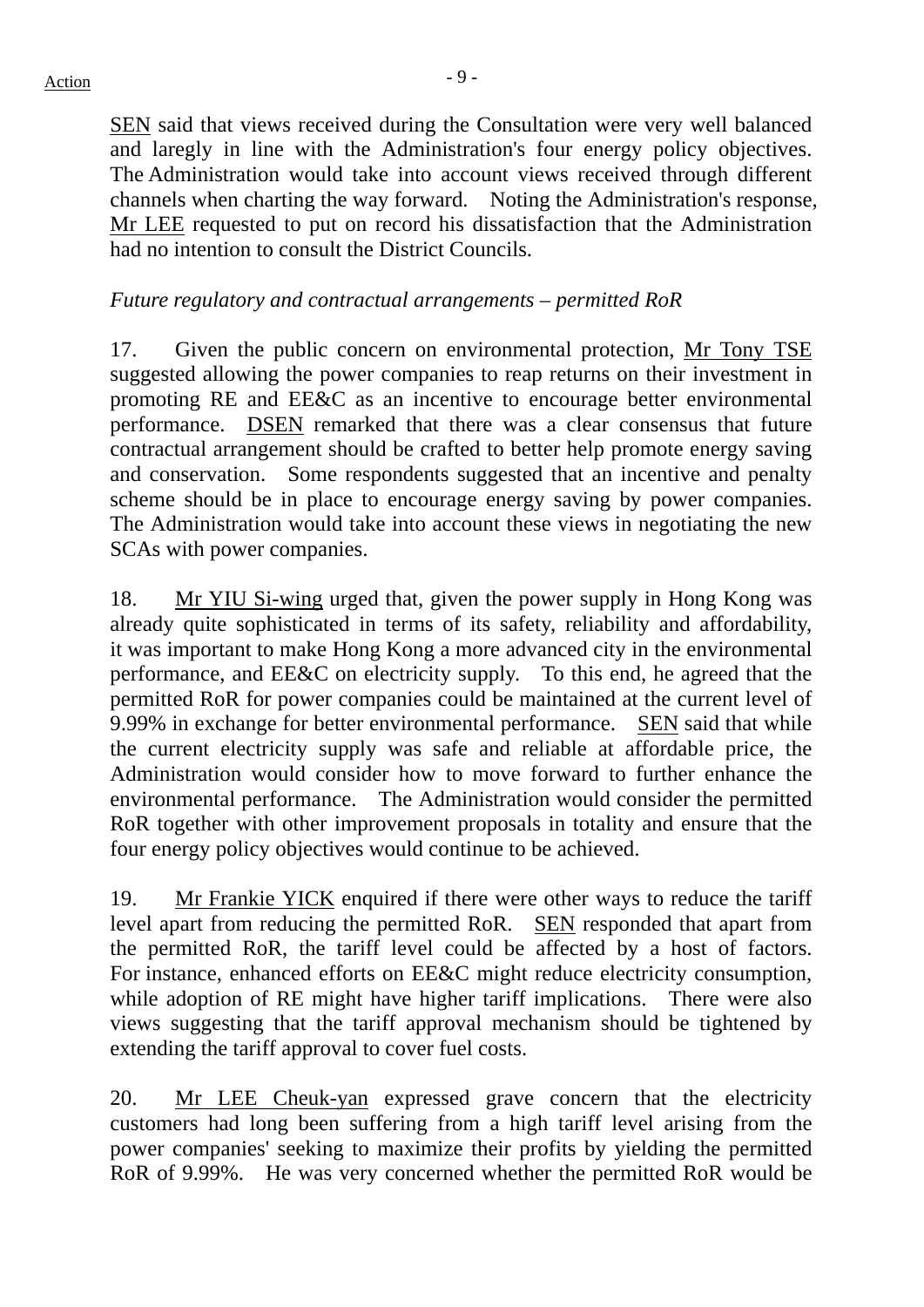reduced in the new SCAs. SEN said that it was worth noting that the electricity tariff of Hong Kong was lower than that of many major cities in the world. Nevertheless, the Administration considered that there was a case to lower the permitted RoR in view of the current market conditions.

21. The Chairman remarked that the reason for a low tariff level in Hong Kong was due to its much lower investment on electricity distribution facilities since it had the highest density with the smallest geographical area among the major cities in the world. He recalled that the permitted RoR had been set in 15% in 1998 when the rates of interest and inflation were both double-digit high. However, it had not been reasonable for the permitted RoR to be set at 9.99% for the SCAs commencing in 2008. He shared Mr LEE Cheuk-yan's concern that the power companies sought to yield 9.99% of return as permitted to maximize their profits, and opined that reducing the permitted RoR was the most effective way to lower the tariff level.

22. In considering the basis for a reasonable return for the power companies, the Chairman highlighted the sluggish global economy with a decreasing investment return and a low interest rate. For example, the current 30-year United States Treasury yield was only 2% to 3% and the investment return of the Exchange Fund managed by the Hong Kong Monetary Authority was only 1.4% in 2014. In light of this, he considered that the permitted RoR in the new SCAs should be reduced to the level lower than the range of 6% and 8% as suggested by the Administration's consultant. He added that the permitted RoR should be reviewed once every five years.

23. SEN said that the electricity tariff in Hong Kong had been maintaining at a reasonable level and was significantly lower than that of other comparable cities like Singapore. The Administration would commission a consultancy study to revise the permitted RoR to the appropriate level having regard to the current global market conditions, as well as the return level of comparable power utilities in overseas jurisdictions. In response to the Chairman's enquiry, DSEN said that for the power utilities in Macao and some of the cities in Australia and the United States, their return rates in respect of power generation and distribution businesses ranged from 6% to 10%.

## *Future regulatory and contractual arrangements – duration*

24. Mr Tony TSE enquired about the duration of the new SCAs which, in his opinion, was a crucial factor in determining the permitted RoR for the power companies. DSEN advised that the duration of the current SCAs was ten years, with an option exercisable by the Government to extend the term for five more years to provide flexibility for making changes as necessary. The majority of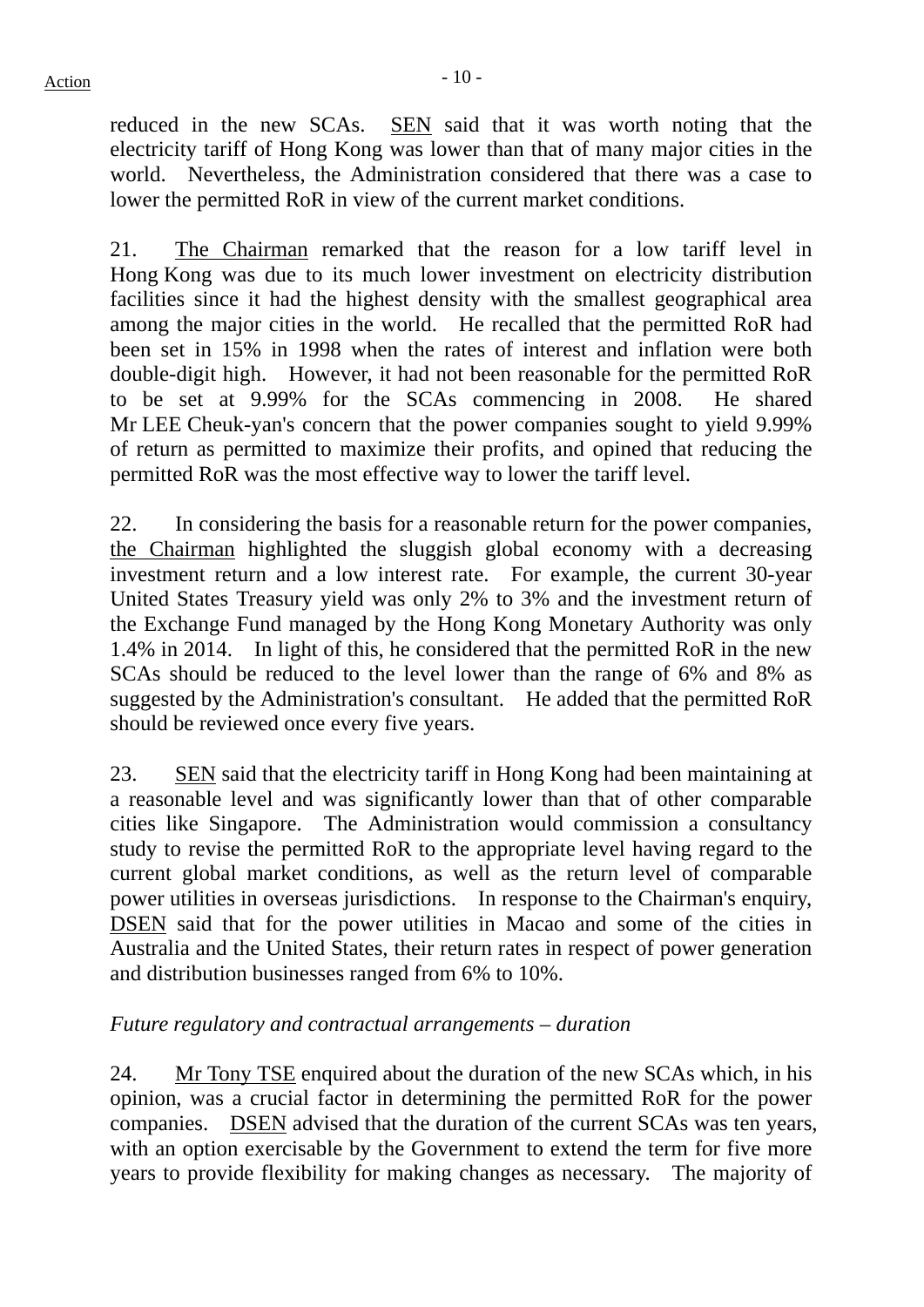the respondents in the Consultation supported maintaining the current arrangement. The Administration would take into account public views when negotiating the new SCAs with the power companies.

25. The Chairman considered that the duration of the new SCAs should be shortened to five years with an option to extend five years, given that the power companies had made huge investments and hence would continue to provide electricity supply service anyway. He also enquired about the duration of contractual agreements for electricity utilities in other jurisdictions. DSEN advised that the electricity markets in many overseas cities were liberalized and the power utilities did not enter into contractual agreements with the governments. On new investments by the existing two power companies, DSEN said that new generating units would need to be constructed to replace the retiring coal-fired generating units and to improve the fuel mix for electricity generation.

## *Promotion of RE and demand side management*

26. Mr YIU Si-wing asked the Administration to give more information about the RE development and Mr Kenneth LEUNG enquired about the edge of Hong Kong in the use of solar power. Mr LEUNG also asked in addition to providing a higher permitted RoR for RE infrastructure investment (i.e. 11% instead of 9.99% for non-RE infrastructure investment), what other measures would be undertaken by the Administration to further promote the development of RE. Noting that before the introduction of the Public Consultation on the Future Fuel Mix for Electricity Generation in 2014, the Administration proposed a strategy of increasing the share of RE in the fuel mix to about 3%, Mr LEUNG considered such percentage too low, in particular if waste-to-energy was also included. He asked whether the Administration would consider requiring the power companies to adopt certain percentage of RE in their fuel mix in the new SCAs. In addition, he noted that while CLP Power Hong Kong Ltd. and Castle Peak Power Company Ltd. (collectively referred as "CLP") were willing to explore the introduction of smart metering, The Hongkong Electric Company Ltd. ("HEC") was not keen to the proposal. He urged the Administration to require both companies to install smart meters for their customers under the new SCAs. SEN took note of Mr LEUNG's request for consideration.

27. DSEN responded that developing large-scale solar energy might not be cost-effective due to the high capital cost and the geographical constraints of Hong Kong. The Administration considered it more effective to promote small-scale distributed RE generation. Based on the outcome of the Consultation, the community in general supported the development of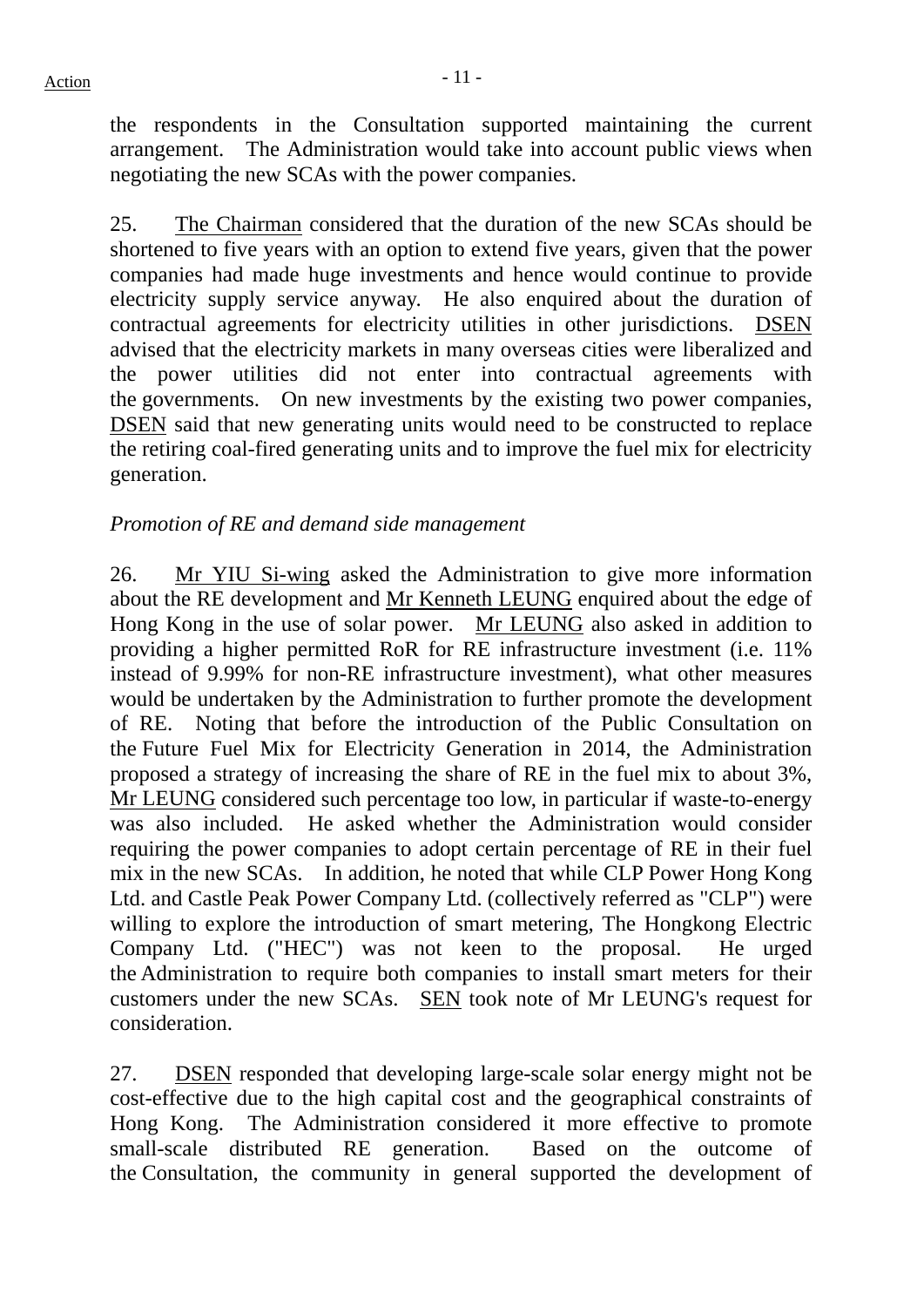small-scale distributed RE generation. The Administration would draw up specific proposals for the new SCAs in respect of this area. With regard to the various waste-to-energy facilities completed or being planned, the RE generated was estimated to be able to meet about 1% of Hong Kong's total electricity demand by the early 2020s.

28. Mr LEE Cheuk-yan expressed concern about the grid access arrangement by RE generators. In response, SEN said that under the current SCAs, the power companies should allow grid access by distributed RE facilities to the existing power grids. However, the Administration considered that the existing arrangements should be improved to better facilitate grid connection for distribute RE generators to encourage their development, and the Administration would pursue this when negotiating with the power companies the future contractual arrangement. In response to Mr LEE's concern on the scale of such grid connection under the current SCAs, SEN said that such arrangement applied to the installation of solar panels on the roofs of multi-storey buildings and the scale of such connection could be large.

29. Mr YIU Si-wing requested the Administration to provide, in respect of a total of 15 762 submissions received in the Consultation, a summary of views categorizing respective views and concerns such as promotion of RE and energy saving, the nature and number of respondents providing such views for members' reference and follow-up. DSEN undertook to provide a written response after the meeting.

(*Post-meeting note*: The Administration's response was issued to Members vide LC Paper No. CB(4)351/15-16(01) on 14 December 2015.)

*Implementation of the new fuel mix in 2020* 

30. Ir Dr LO Wai-kwok noted that the new fuel mix for electricity generation in 2020 would increase the percentage of natural gas to around 50%, and maintain the current interim measure to import additional 10%, i.e. from 70% to 80% of the nuclear output from the Daya Bay Nuclear Power Station ("DBNPS") so that nuclear import would account for around 25% of the total fuel mix. He enquired about the measures to be taken in the coming five years to tie in with the new fuel mix target, such as investment on new gas-fired generating units and/or infrastructure for importing the additional nuclear output from DBNPS.

31. DSEN said that both CLP and HEC would need to construct new generating units to meet the fuel mix target of increasing the proportion of natural gas generation to around 50% in 2020. The Administration had given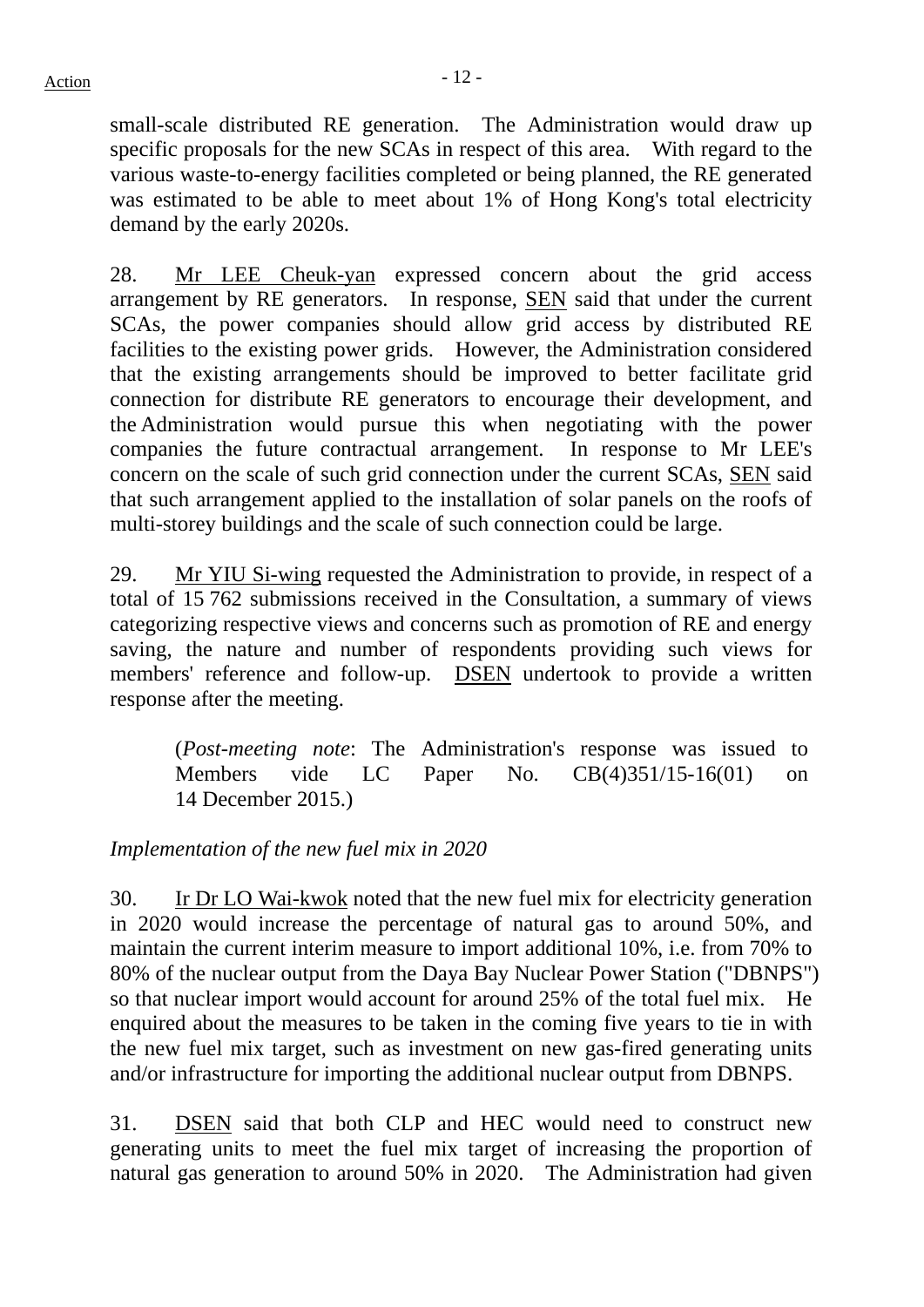approval to HEC the construction of a new gas-fired unit which would be available in 2020. CLP was conducting an Environmental Impact Assessment on its new gas-fired unit, and it was estimated that CLP would submit its proposal for the Administration's consideration in 2016. He also understood that CLP had started negotiation with DBNPS on maintaining the current arrangement of importing 80% of the nuclear output from DBNPS after 2018.

32. Mr Kenneth LEUNG enquired if the Administration would adopt measures to encourage the installation of floating liquefied natural gas ("LNG") storage in Hong Kong by the power companies. DSEN advised that one of the power companies was studying the feasibility of installing a floating LNG terminal. The Administration would access the feasibility and cost effectiveness of such project as well as its implications on the environment and marine safety etc. upon receipt of the power company's proposal. Mr LEUNG urged ENB to take initiative, which might involve different bureaux and departments, to provide facilitation as early as possible in implementing the project. DSEN advised that other relevant departments were involved in the said study conducted by the power company, and the Administration would evaluate the project's feasibility when the final proposal was received.

33. Given that the existing gas supplies from Yacheng had been fast-depleting and the piped gas through the Mainland's Second West-East Natural Gas Pipeline ("WEPII") which was relatively more expensive would become the major gas source afterwards, Ir Dr LO Wai-kwok enquired if the Administration would encourage power companies to explore other gas sources so as to address the long term need of gas for Hong Kong. DSEN replied that apart from gas supply via WEPII, the power companies were also exploring other new gas sources, with a view to diversifying the sources of gas supply.

#### *Staffing proposal*

34. Noting that the supernumerary post of the Administrative Officer Staff Grade C in ENB proposed to be extended mainly focused on negotiating for a new set of SCAs, Mr Tony TSE expressed concern that the scope of duties might be too narrow. DSEN advised that apart from undertaking the negotiation with the power companies, the post proposed to be extended would also work with other teams in ENB on policy matters relating to promotion of RE and EE&C etc.

35. Mr YIU Si-wing opined that the staffing proposal would only be justified if new changes would be introduced to the electricity market with a view to making Hong Kong a more advanced city in terms of environmental protection, and EE&C. In response, SEN remarked that while the current electricity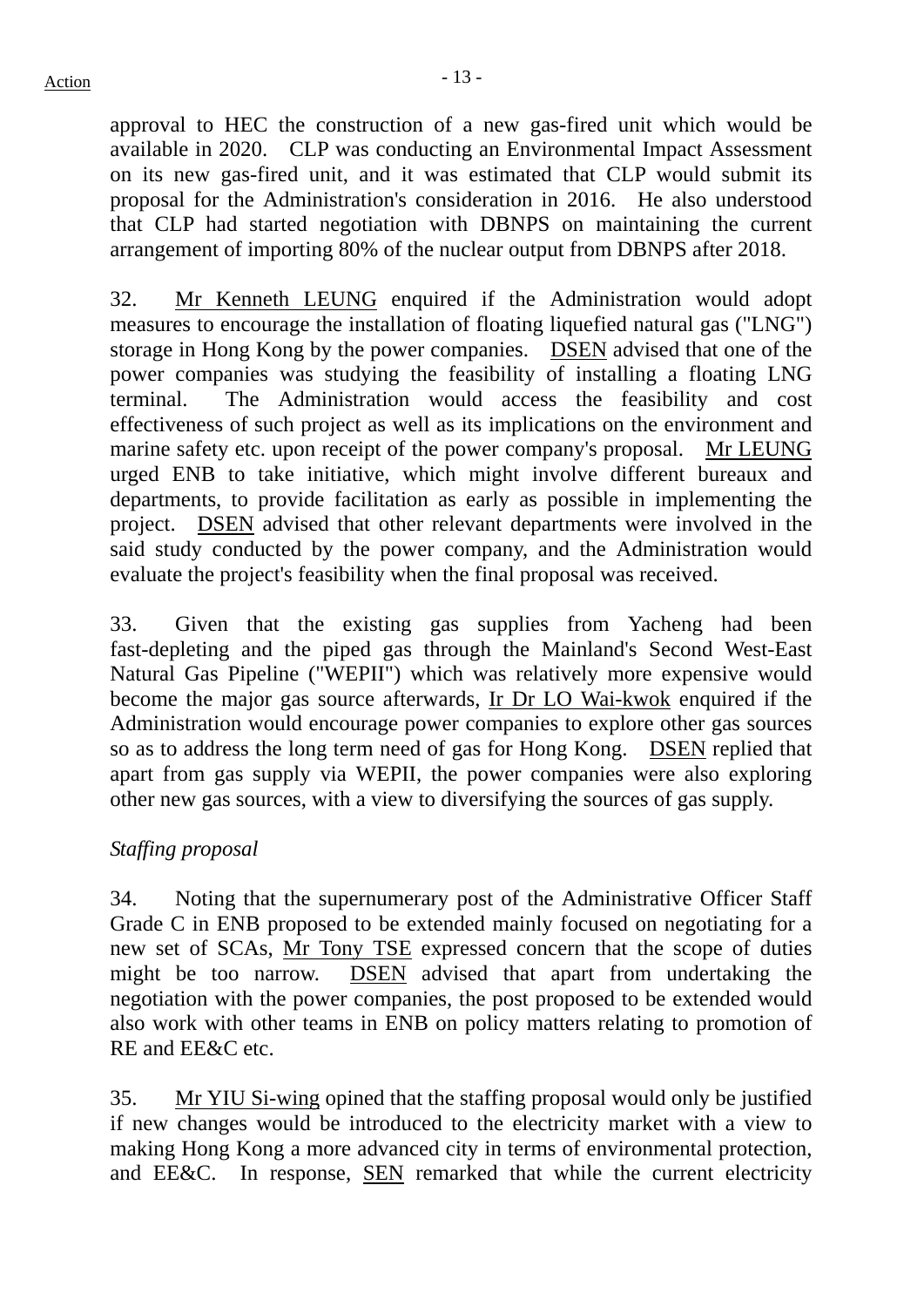supply had generally achieved the four energy policy objectives, the Administration would consider how to further improve the regulatory regime and draw up improvement proposals for the new SCAs on such areas of RE promotion and EE&C taking into account views received during the Consultation.

# *Way forward*

36. Both the Chairman and Mr CHAN Kam-lam enquired about the timing for briefing Members the finalized terms of SCAs, in particular the level of permitted RoR before negotiating with the power companies. The Chairman cautioned that as it was running up to the expiry of the current SCAs in 2018, the Administration should speed up its work to finalize the proposed terms for the new SCAs without further delay. SEN replied that the Administration would take into account views received during the Consultation and the updated findings of the consultancy study on the permitted RoR when deciding the level of the permitted RoR. He also remarked that when negotiating with the power companies a new set of SCAs, the Administration would consider the permitted RoR together with other elements in the new regulatory arrangement as a package, having regard to the four energy policy objectives.

## Conclusion

37. The Chairman concluded that the Panel was generally supportive of the Administration's staffing proposal. He also drew the Administration's attention to Members' concerns which should be taken into consideration for preparing the final proposal for the coming negotiation with the power companies.

## **VI. Proposed establishment of a maritime body for promoting the development of the maritime industry in Hong Kong**

| (LC Paper No. $CB(4)217/15-16(06)$ — Administration's paper on the |
|--------------------------------------------------------------------|
| setting up of a new maritime                                       |
| body for the further                                               |
| development of the maritime                                        |
| industry                                                           |
|                                                                    |

LC Paper No.  $CB(4)217/15-16(07)$  — Paper on proposed establishment of a maritime body for promoting the development of the maritime industry in Hong Kong prepared by the Legislative Council Secretariat (updated background brief))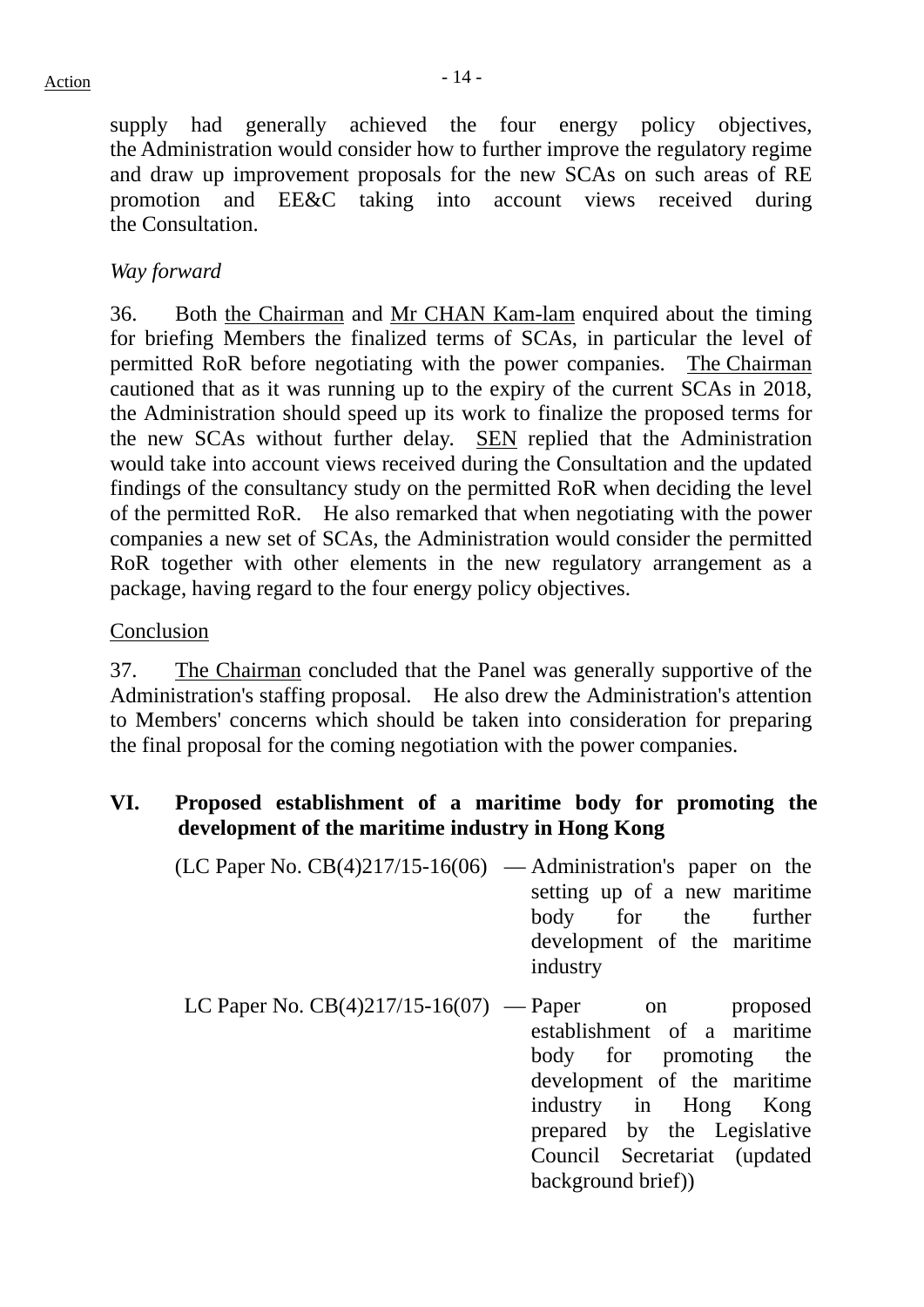## Presentation by the Administration and Tricor Consulting Limited

38. At the invitation of the Chairman, Secretary for Transport and Housing ("STH") briefed members on the findings of the Business Case Study Consultant ("the Consultant"), i.e. Tricor Consulting Limited ("TCL"), which was commissioned by the Transport and Housing Bureau ("THB") to look into the business case of setting up a new maritime body. To ensure the influence of the new body on the Government's policy making and reinforce Government's commitment to the maritime and port sectors, the Consultant proposed that the new maritime body should be a high-level steering body chaired by STH and cover not only maritime services sectors but also port-related/international shipping development in its scope of work. The Consultant also recommended that three functional committees chaired by industry representatives should be formed under the proposed new body to enhance the engagement and involvement of the industries in the policy-making process.

39. STH added that the Consultant held the view that it was not essential for the new maritime body to be a "statutory" body. However, the Administration noted the aspirations from the industry that the setting up of a statutory body in the long term should not be ruled out. The Administration would keep an open mind on the latter. The actual experience of the proposed new body, after it had been set up and in operation for some time, could serve as a reference and provide the basis for further discussions on the need for a statutory body when the critical issues on funding and sustainability were addressed. Further details of STH's briefing were set out in the Administration's paper (LC Paper No. CB(4)217/15-16(06)).

40. With the aid of power-point presentation, Mr John NG, Managing Director of TCL, briefed members further on the findings of the study.

(*Post-meeting note*: The power-point presentation material tabled at the meeting was issued to members vide LC Paper No. CB(4)249/15-16(01) on 23 November 2015.)

## Discussion

*Aspiration for forming a statutory maritime body* 

41. Mr YIU Si-wing expressed support for the establishment of a new maritime body to assist the Administration in policy making and implementation. However, he expressed doubts on the authority of the body if it would just be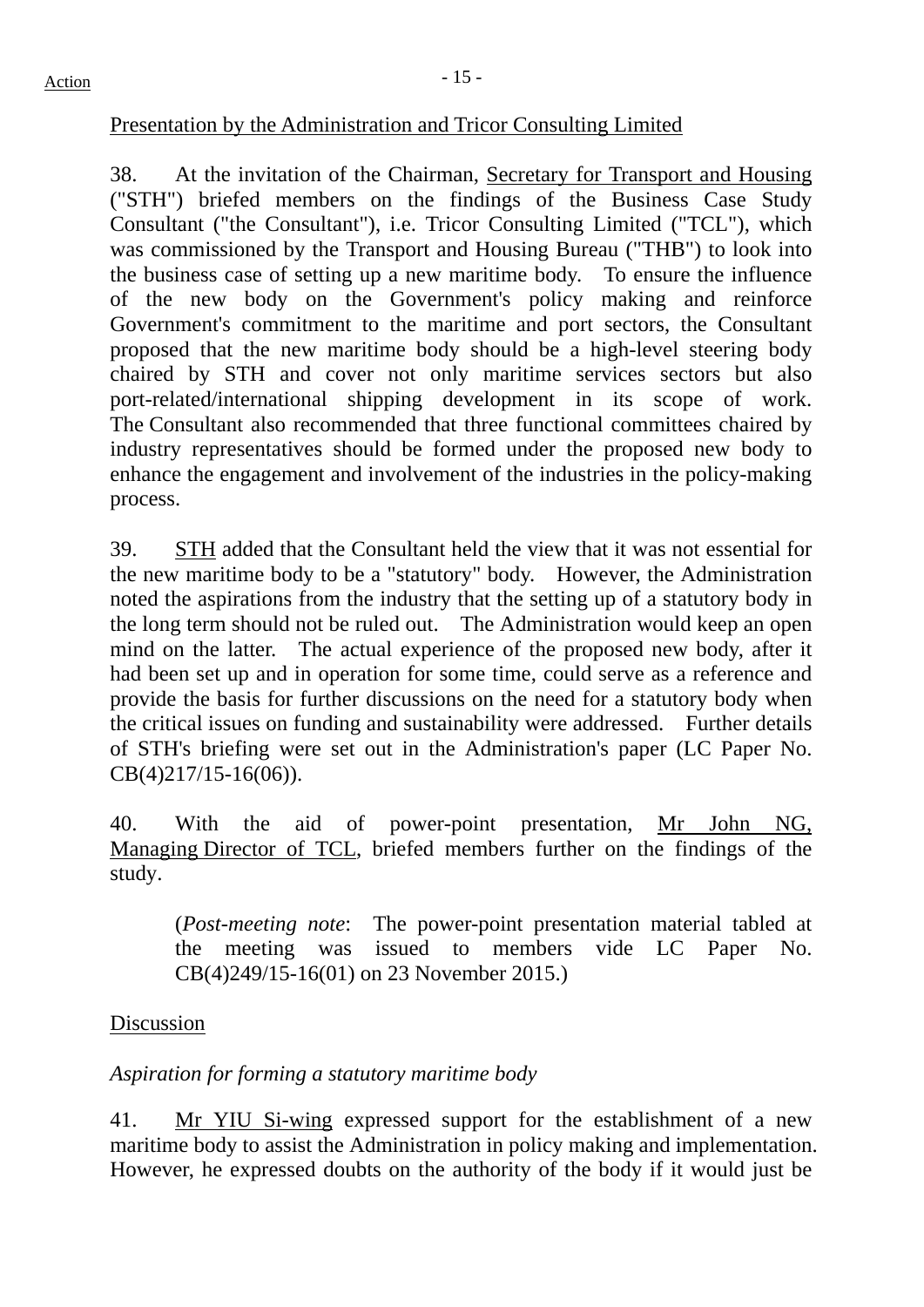a consultative committee. To strengthen the status of the new maritime body before it was upgraded to be a statutory body, he suggested the Administration drawing reference from other public bodies, such as the Insurance Authority, and delegating to the new body specific powers, such as provision of certification and mediation services to champion industry development. The new body could also serve as a platform to provide its professional views on relevant matters publicly for the consideration of the Administration before it made its decisions.

42. STH explained that unlike the present Hong Kong Maritime Industry Council ("MIC") and Hong Kong Port Development Council ("PDC"), which were advisory bodies chaired by him, the proposed new body would be a high-level steering body performing beyond the advisory function. The Administration understood the aspirations from the industry for the establishment of a statutory body. Nonetheless, given that the functions to be performed by the new maritime body would not require statutory backing, the Consultant recommended a phased approach. He stressed that the establishment of the proposed new body was a pragmatic step forward and its actual operation could serve as a reference and provide the basis for review. The proposal was in fact supported by MIC, PDC and the Hong Kong Logistics Development Council ("LOGSCOUNCIL").

43. On the suggestion to empower the new body to perform mediation functions, STH explained that a mediation system was already in place in Hong Kong for resolving disputes among organizations. As for accreditation, STH explained that there were a number of training programmes available for the maritime industry and financial support could be sought from the Maritime and Aviation Training Fund. In addition, the Marine Department ("MD") was responsible for accrediting courses and qualifications. MD would continue to perform such functions.

44. Mr Frankie YICK stressed that the stakeholders of the port and maritime industries had strived for the establishment of a new statutory body for about two decades with a view to enhancing Hong Kong's position as an international maritime and logistics services hub. It was indeed the consensus of MIC, PDC and LOGSCOUNCIL that a statutory body should be set up in the long run. He did not agree with the Consultant's view that it was not a requisite for the new maritime body to be a statutory body because the functions identified by the Consultant could all be performed administratively. Highlighting the Maritime and Port Authority of Singapore ("MPA"), Mr YICK stressed that the new maritime body should be entrusted with more powers and functions to drive the further development of the maritime industry. Nevertheless, noting that the establishment of the statutory body would require considerable time, the three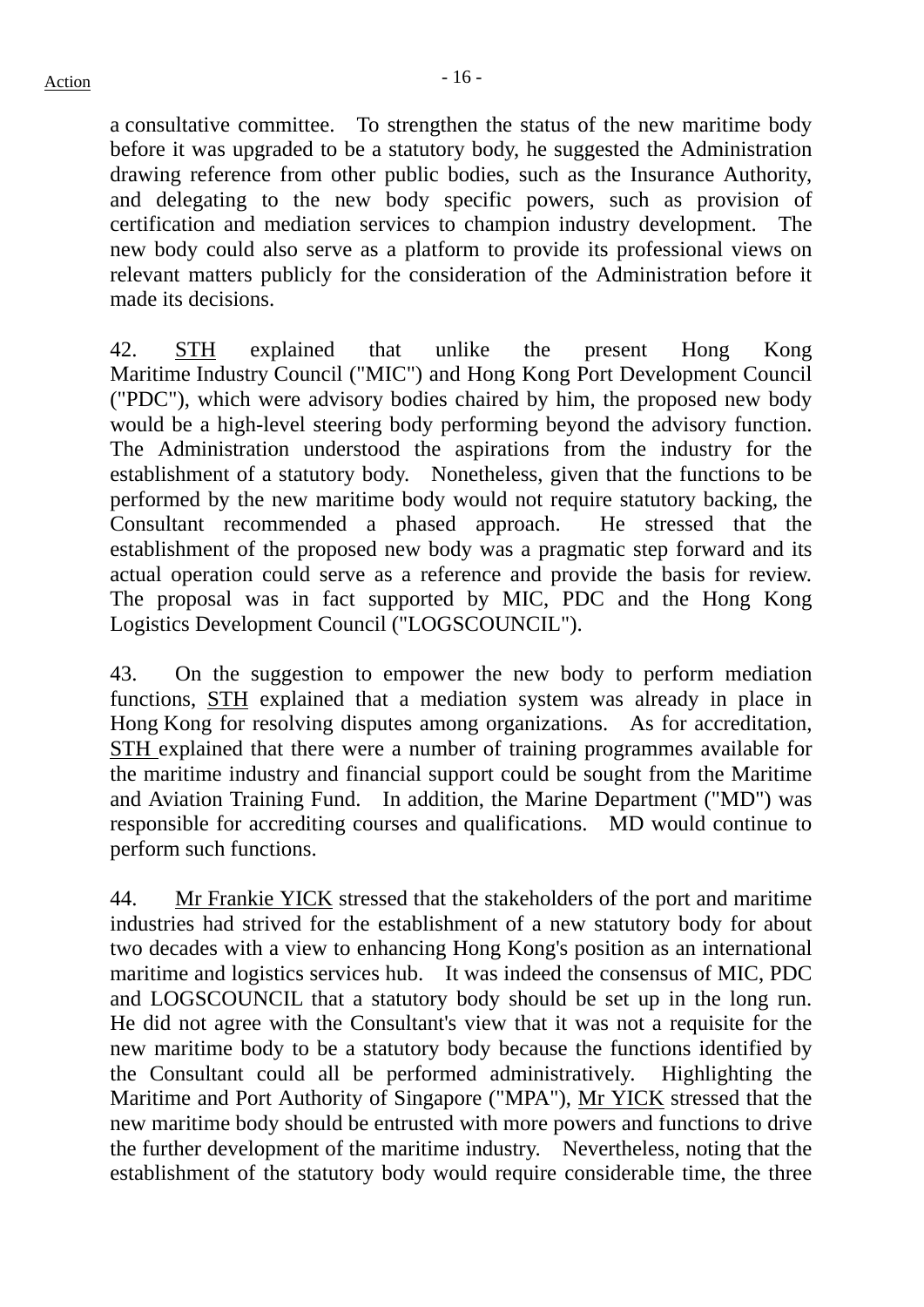councils would like the new body be established quickly first, and hoped that the Administration would proceed to set up the statutory body thereafter. Mr Kenneth LEUNG also relayed the views of the maritime industry that a statutory body should be established instead of the one under the proposal.

45. STH responded that the Administration maintained an open mind on the suggestion of establishing a statutory body in the long run, having regard to the statutory functions it should be empowered to perform through legislation. He pointed out that MPA of Singapore was a regulatory and enforcement authority. In Hong Kong some of these functions were currently performed by Government departments, such as MD being the port authority. He expected that a review of the overall regulatory regime for the industry would be necessary if a statutory maritime body was to be established. He noted the industry's support for establishing a non-statutory body in the interim to serve as a reference and provide a basis for future consideration of the need for a statutory body.

46. Mr CHAN Kam-lam expressed support for the new body which might provide more robust inputs to the Government in formulating policy and measures for the development of the maritime industry. He also agreed to the adoption of a progressive approach with the option of forming a statutory body being explored after the new body had been in operation for some time, and upon the amalgamation of current members in MIC and PDC.

47. Mr Kenneth LEUNG opined that the proposed new body was something in between consultative committee and statutory body, similar to the Financial Services Development Council proposed for establishment some three years ago. He enquired about the source of power and financial resources for supporting the operation of the new body.

48. STH responded that the new body would be a non-statutory high-level steering body which had the mandate to advise the Government on matters regarding the maritime- and port-related industries and make decisions in various areas, including the manpower development and marketing plans for the industry. THB would allocate financial resources for its operation, which was similar to the arrangement for District Councils.

49. Recalling his suggestion made in about a year ago to restructure THB given its portfolio was too broad, Mr Kenneth LEUNG relayed the views of the respective industries that Hong Kong should be positioned as the aviation and maritime hub in the region and even in the world in the  $21<sup>st</sup>$  century. To achieve the mission, he hoped that a separate bureau focusing on transport policies could be set up, and then a dedicated body might be formed under it to drive the development of the maritime industry in the long run. In response, STH said that the Administration would not take forward any restructuring proposal in its current term.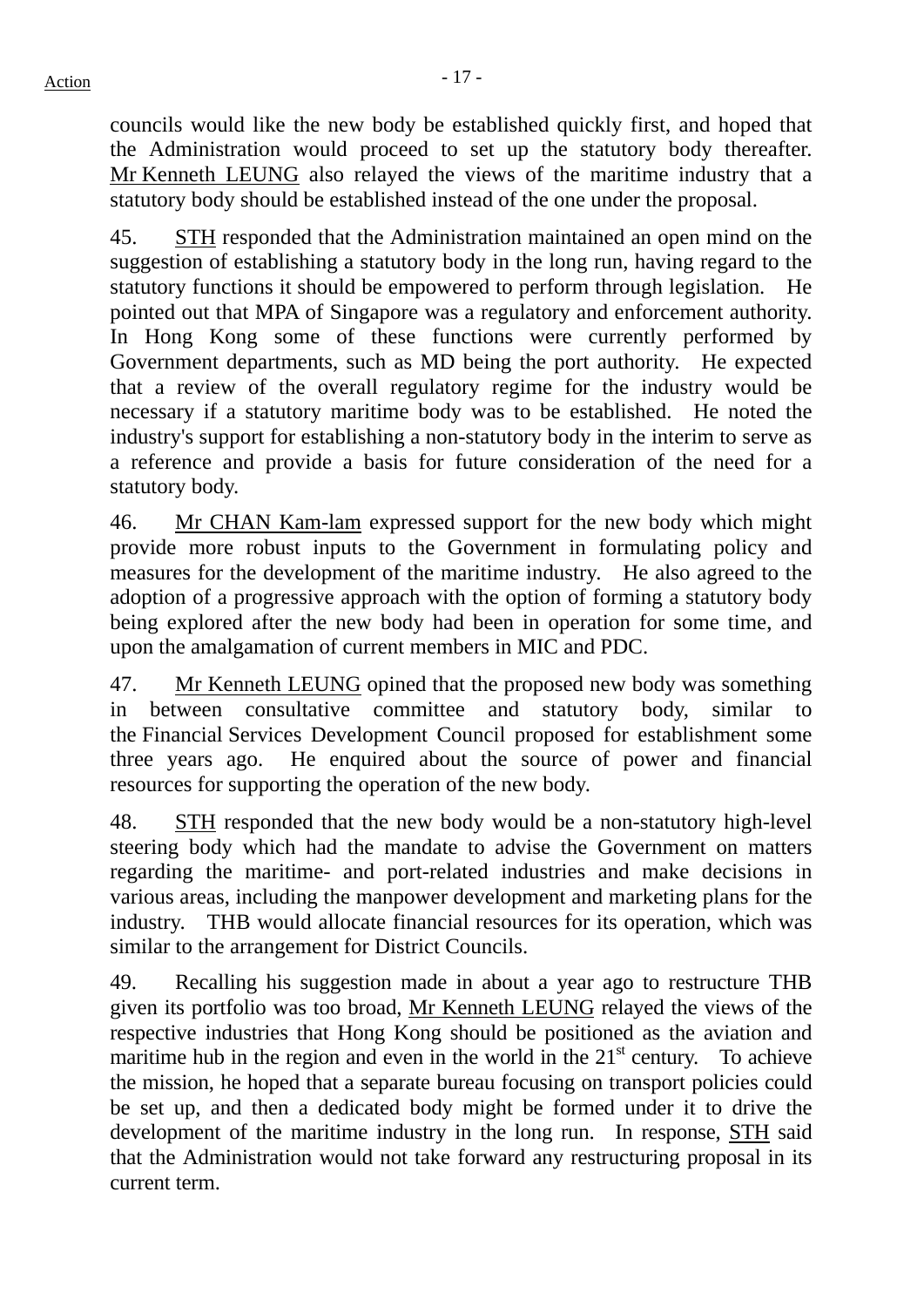## *Provision of a one-stop communication window*

50. Mr Charles MOK relayed the concern of the maritime and information technology sectors that Hong Kong was lagging behind some overseas and Mainland ports in the development of the one-stop communication window ("single window") for the maritime communities. He believed that the single window initiative should be more than just a website covering trade declarations etc. and publishing industry information and trends. Mr MOK urged the Administration to make reference to business models of similar initiative overseas to see if the proposed single window could be connected with other platforms, such as single windows of other economies and third-party logistics. Expressing concern that some industry players might not be willing to publish its information through the single window, Mr MOK urged the Administration to require leading companies engaged in logistics and transportation to open up relevant data for sharing by industry players.

51. STH stressed that the Administration was keen to promote single window which would affect not only the maritime industry but also other business and trading sectors. He understood that the Commerce and Economic Development Bureau was working on this matter.

52. Mr John NG of TCL supplemented that the key objective of developing a single window platform was to provide important and useful information for the industry players with a view to facilitating the development of the maritime and port industry. To enhance the willingness of stakeholders and related parties in providing information and attract their participation, Mr NG suggested introducing a subscription system under which members would receive useful information to facilitate their business operations.

# Conclusion

53. Summing up, the Chairman requested the Administration to take note of members' concerns raised at the meeting.

## **VII. Competition Commission's preparation for full commencement of the Competition Ordinance**

 $(LC$  Paper No.  $CB(4)217/15-16(08)$  — Competition Commission's paper on its preparation for full commencement of the Competition Ordinance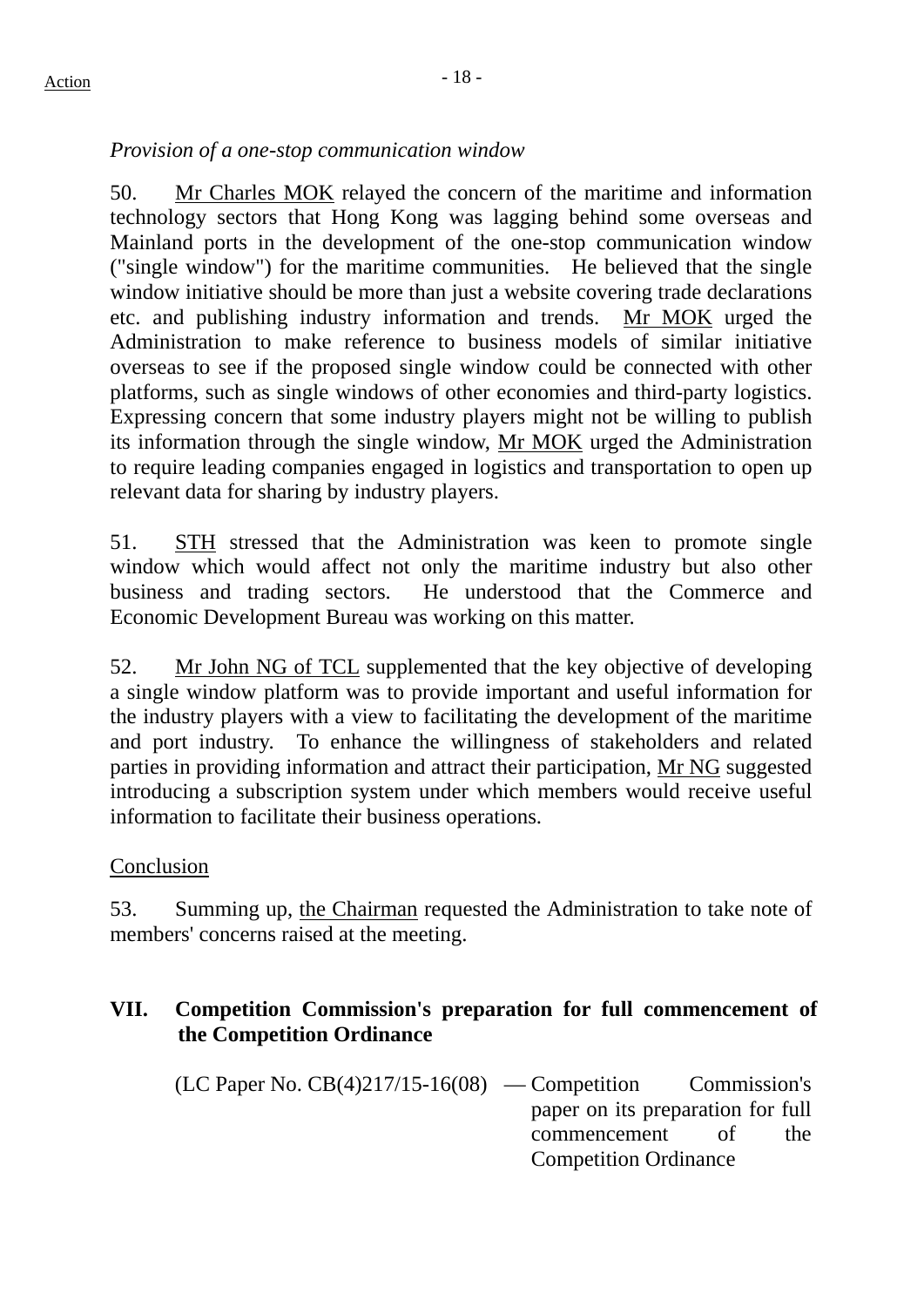LC Paper No.  $CB(4)217/15-16(09)$  — Paper on preparations made by the Competition Commission for the full commencement of the Competition Ordinance prepared by the Legislative Council Secretariat (updated background brief))

## Presentation by the Competition Commission

54. At the invitation of the Chairman, Ms Anna WU, Chairperson of the Competition Commission ("the Commission") briefed members on the preparations undertaken by the Commission to prepare for the full commencement of the Competition Ordinance (Cap. 619) ("the Ordinance") on 14 December 2015, including the enforcement policy and the cartel leniency policy. A wide range of activities were also organized to promote understanding of the Ordinance among businesses and the local community, and to prepare them for the commencement of the Ordinance.

55. Ms Rose WEBB, Senior Executive Director of the Commission briefed members on the promulgation of the six published guidelines required by the Ordinance, the guidance notes on "Fees Payable for Making an Application to the Competition Commission" and "How to assess turnover for the Exclusions from the Competition Ordinance Conduct Rules", and the policy documents "Enforcement Policy" and "Leniency Policy for Undertakings Engaged in Cartel Conduct". She also said that the Memorandum of Understanding ("MOU") between the Commission and the Communications Authority ("CA") for the purpose of co-ordinating the performance of their functions under the Ordinance had been finalized and would be signed soon after the commencement of the Ordinance. Mr Rasul BUTT, Executive Director (Corporate Services and Public Affairs) of the Commission also gave a brief account on the education and assistance activities of the Commission.

## Discussion

# *Leniency policy*

56. As leniency was a key investigative tool used by competition authorities to combat anti-competitive conduct, Mr Charles MOK queried why the leniency policy would only be applied to cartel conduct. Since CA would, different from the Commission's approach, consider making leniency agreements with the telecommunications and broadcasting licensees on a case-by-case basis without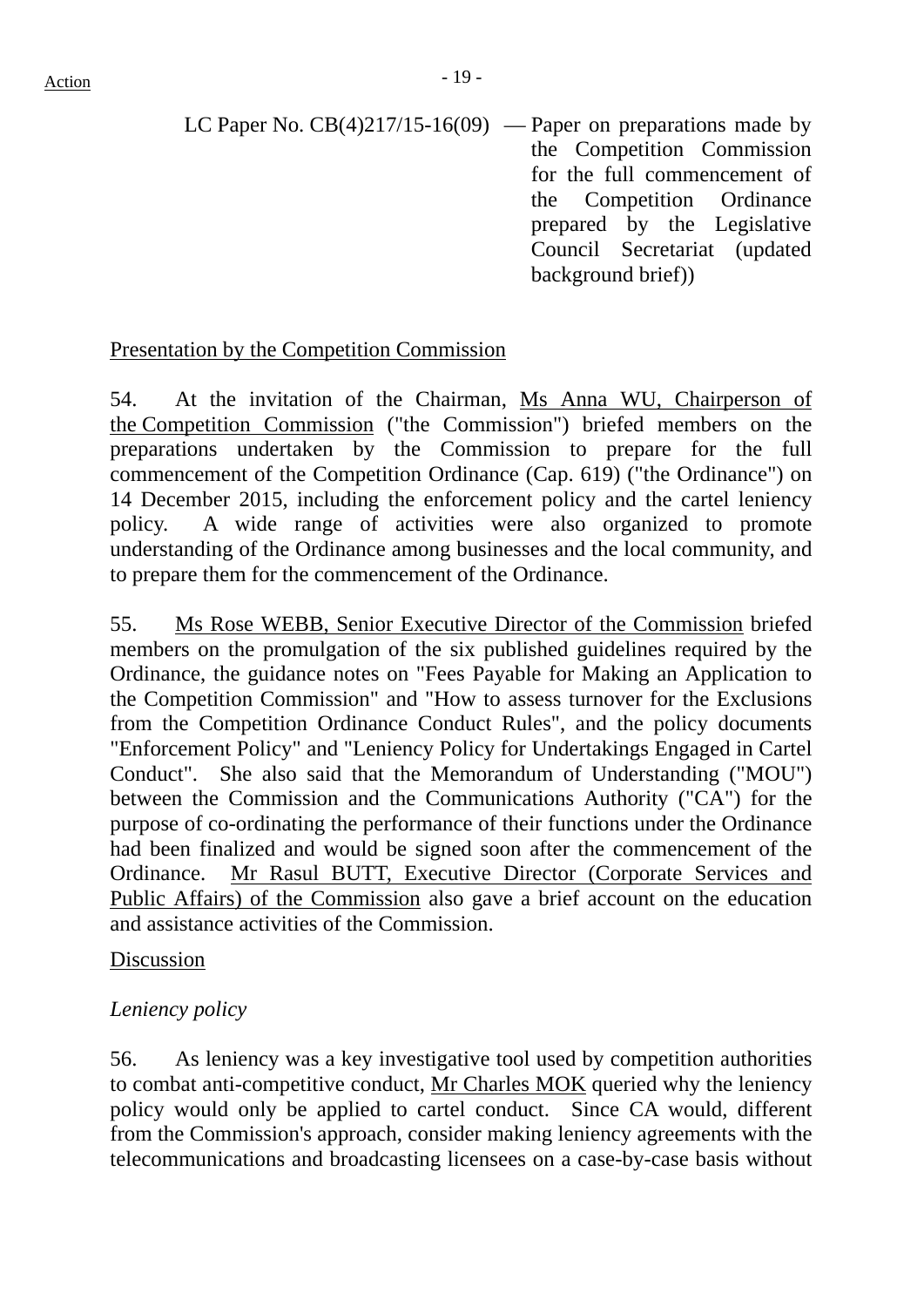adopting any policy, Mr MOK asked how CA would deal with such kind of applications. He was also concerned about the conduct of matters which fell within the concurrent jurisdiction of CA and the Commission. The variation in approaches between the two Authorities might easily give rise to cases of judicial review.

57. Ms Anna WU of the Commission said that the cartel leniency policy was intended to discourage the continuation of cartel conduct and the formation of cartels. Notwithstanding, the present policy did not preclude the Commission from entering into leniency agreements in respect of an alleged contravention of a conduct rule which was not covered by the policy. The Commission would consider each case on its own merits. The "Enforcement Policy" provides further information on cooperation with Commission investigations other than applications under the leniency policy.

58. On handling leniency applications in respect of the telecommunication and broadcasting sectors under the Ordinance, the Assistant Director (Market and Competition) of the Office of the Communications Authority ("AD(MC)") said that having considered the views received from stakeholders and taking into account its experience in enforcing the competition provisions under the Telecommunications Ordinance and the Broadcasting Ordinance, CA had decided not to adopt a leniency policy for its enforcement of the Ordinance. Nevertheless, it would consider making leniency agreements with the licensees on a case-by-case basis, in accordance with the relevant provisions of the Ordinance and the actual circumstances of the cases on which it had concurrent jurisdiction with the Commission.

59. AD(MC) advised that competition cases, including the related leniency applications, would be handled by the two Authorities according to the arrangements set out in the MOU. For cases involving the telecommunications and broadcasting sectors and falling within concurrent jurisdiction, CA would ordinarily take the role of the lead authority, given its sectoral expertise in the telecommunications and broadcasting sectors. AD(MC) said that the proposed framework under the MOU had been designed to facilitate the efficient and effective handling of matters falling within concurrent jurisdiction and avoid duplication.

60. Ms Anna WU of the Commission supplemented that the Commission and CA had jointly issued the Guidelines on how they intended to interpret and apply the provisions in the Ordinance so there should not be any discrepancy in this regard. In addition, it was set out in the MOU that both authorities would ensure a consistent interpretation and application of the provisions of the Ordinance and would not hinder each other in the enforcement of the law.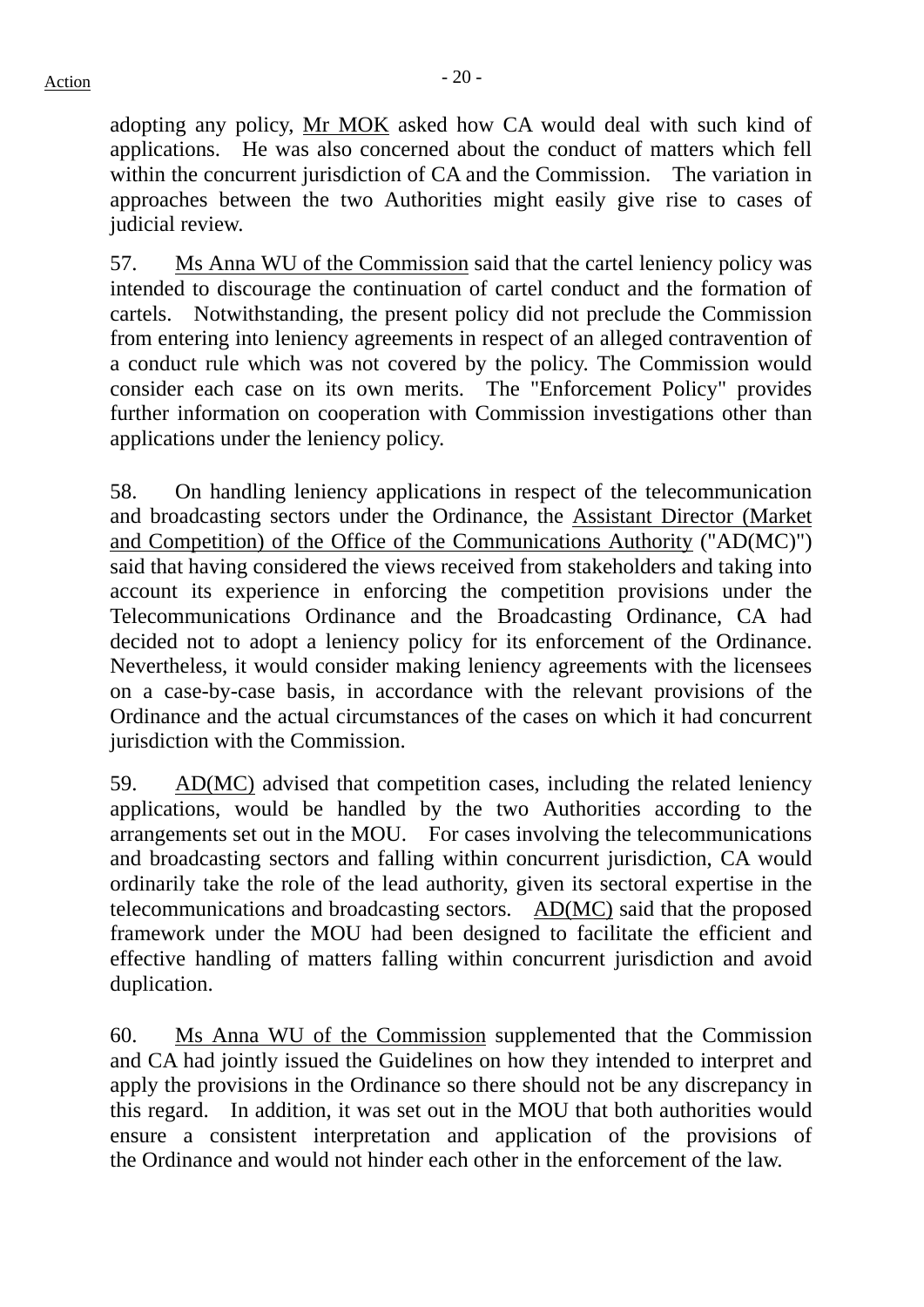61. Mr Kenneth LEUNG enquired about the application of the cartel leniency policy and whether an employee who breached the employment contract to reveal the company's cartel conduct to the Commission would be protected from being sacked under the policy. He also asked whether the leniency agreement would have any legal binding effect.

62. Mr Jeffrey LAM relayed the concerns of the Hong Kong General Chamber of Commerce that since the competition law was a novel concept in Hong Kong and brought along a huge cultural shift for businesses, it was premature to introduce the leniency policy at the beginning of the commencement of the Ordinance. He also enquired how individual whistleblowers would be protected if their employers did not enter into leniency agreements with the Commission.

63. Ms Rose WEBB of the Commission explained that the leniency policy was designed to provide a strong and clear incentive for a cartel member to stop the cartel conduct and to report it to the Commission. In exchange for a cartel member's cooperation, the Commission would agree not to commence proceedings for a pecuniary penalty against the first cartel member who reported the cartel conduct to the Commission and met all the requirements for receiving leniency under the policy. The Commission would extend that leniency to current officers and employees of the cartel member and specifically named former officers or employees and current and former agents of the cartel member who cooperated with the Commission. The Commission would use its best endeavours to appropriately protect any confidential information provided to the Commission by a leniency applicant for the purpose of making a leniency application and/or pursuant to a leniency agreement.

64. Ms Anna WU of the Commission supplemented that leniency was a key investigative tool used by competition authorities around the world. The cartel leniency policy enabled the Commission to obtain evidence more efficiently and effectively leading to quicker resolution of the Commission's investigation of cartels. In addition to the leniency policy, the Commission had also published an Enforcement Policy which provides further information on cooperation with Commission investigations other than through leniency applications.

# *Enforcement policy*

65. Mr Paul TSE enquired about the enforcement policy of the Commission and the standards being applied for decisions to enforce. Ms Anna WU of the Commission explained that the Commission had issued two important documents, namely the "Enforcement Policy" and the "Leniency Policy for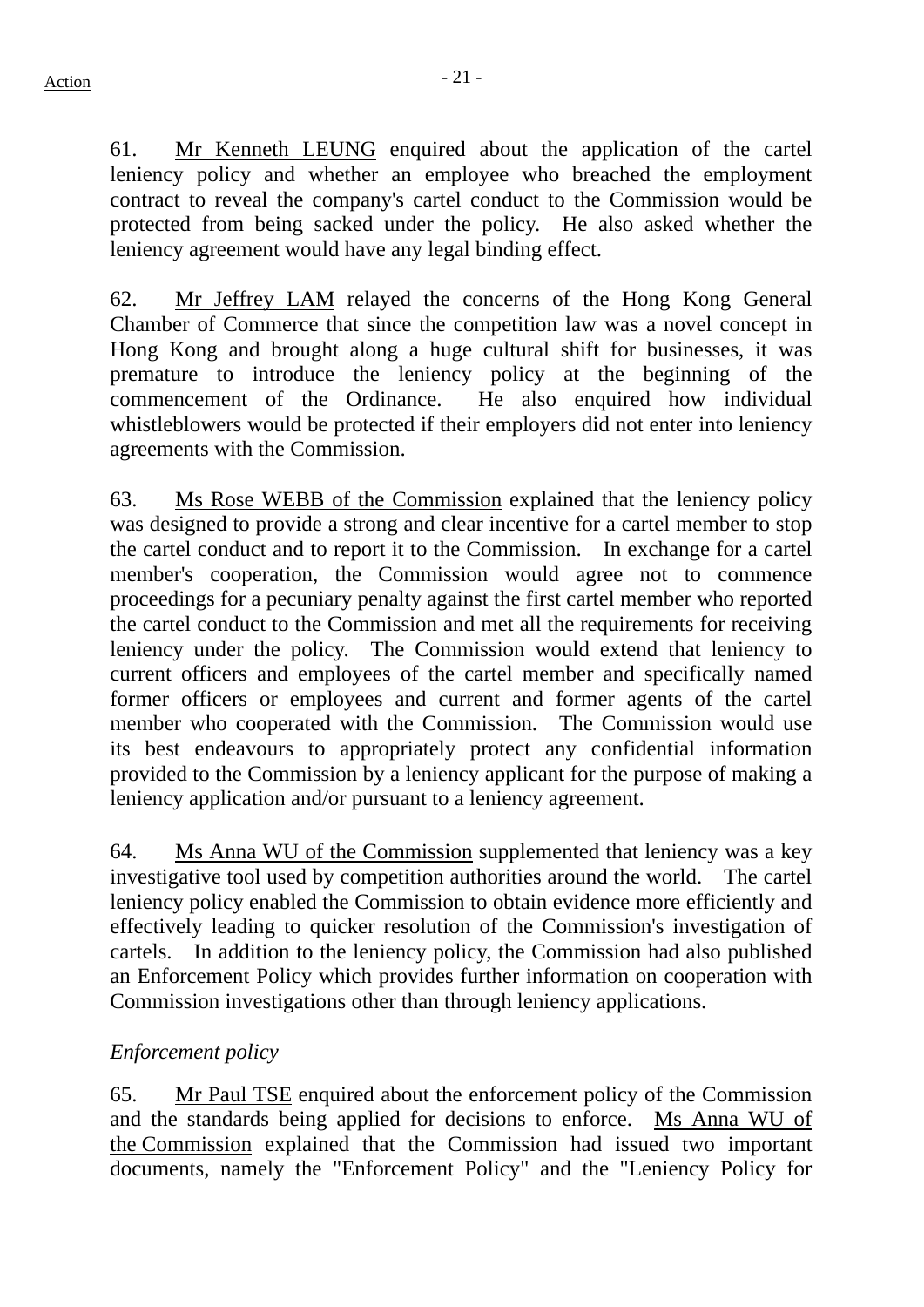Undertakings Engaging in Cartel Conduct" which provided details of how the Commission intended to carry out its enforcement function under the Ordinance. On major issues the Commission would make decisions based on the principles described which would take into consideration proportionality for instance and the Commission would be held accountable as a general proposition to various stakeholders.

66. Ms Rose WEBB of the Commission said that as the Commission would be enforcing the Ordinance through civil proceedings, it would have some discretion regarding which cases to take to the Tribunal. In this regard the Commission had published two documents: the Enforcement Policy outlines the factors which the Commission would consider whether to investigate and the actions the Commission would take when a contravention has taken place, including the range of remedies which may be used instead of bringing the case to the Tribunal; under the Leniency Policy, the Commission would not seek a pecuniary penalty for the first successful applicant but would seek a declaration that they have contravened the Ordinance.

67. Mr Paul TSE was also concerned that the Commission had enjoyed wide discretionary power in enforcement which might give rise to concern on enforcement fairness.

68. Ms Rose WEBB of the Commission said that the Commission had published a detailed Enforcement Policy and would keep it under review and update it from time to time. As set out in the Policy, investigations would be conducted in accordance with six core principles which were professional, confidential, engaged, timely, proportionate and transparent. The Commission would continue to explain its priorities to the public.

69. In response to Mr Kenneth LEUNG's enquiry about the scope of the turnover-based exclusions under sections 5 and 6 of Schedule 1 to the Ordinance, Ms Anna WU of the Commission clarified that unless serious anti-competitive conduct was involved, the First Conduct Rule did not apply to agreements and concerted practices if the combined turnover of the undertakings involved did not exceed the turnover threshold. Ms Rose WEBB of the Commission added that serious anti-competitive conduct was defined in the Ordinance as price fixing, market sharing, restricting output and bid-rigging.

70. Mr Dennis KWOK enquired about the financial provision allocated to the Commission for conducting investigations and handling litigation, and for settling the resultant litigation cost. He enquired if a litigation war chest would be established. Ms Anna WU of the Commission said that at present there was no separate provision for litigation purpose. In this respect, she had been discussing with the Administration on the related matter.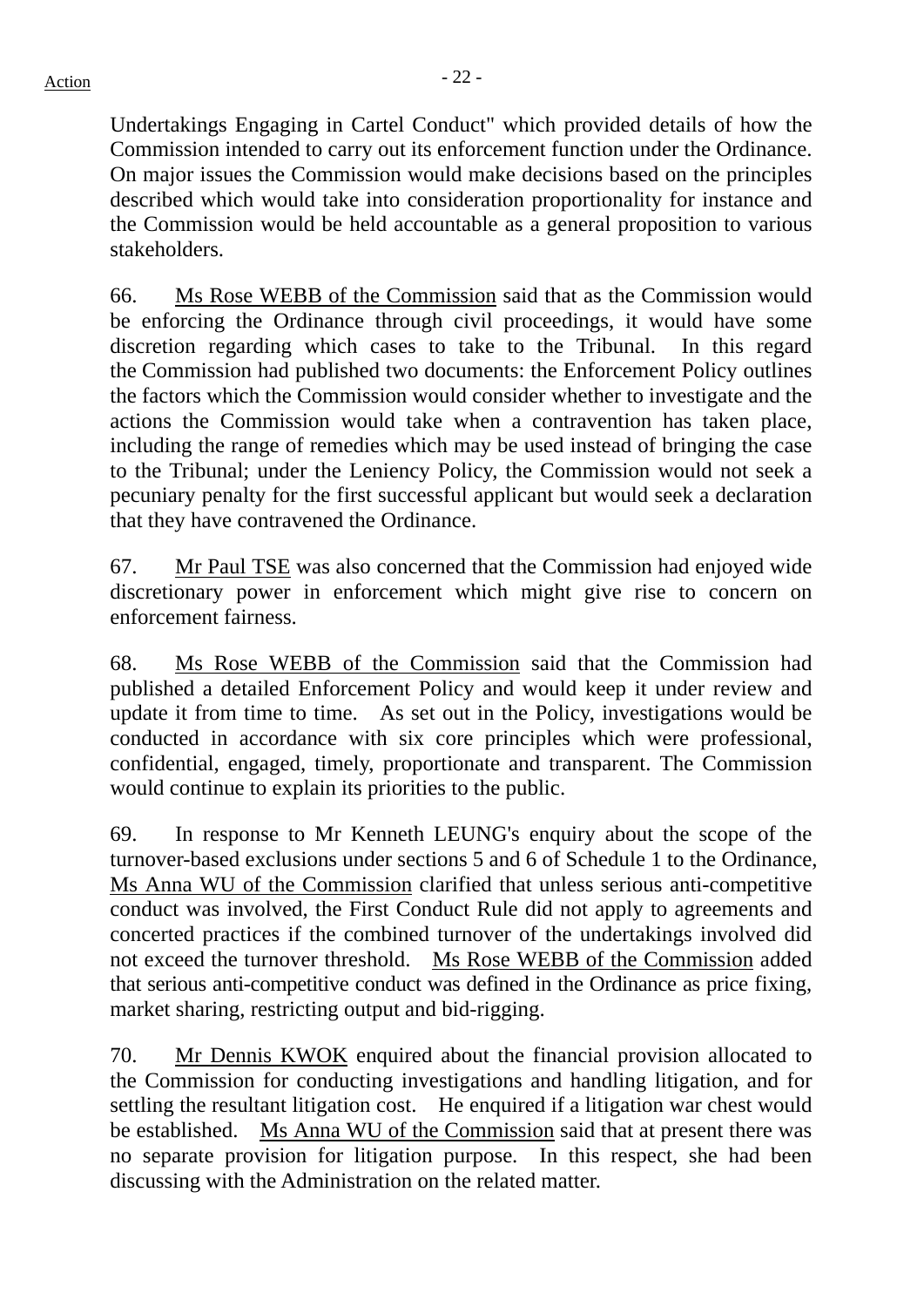71. Mr Dennis KWOK requested the Administration to provide details of the financial provision granted to the Commission, in particular the provision for investigation and litigation, and whether consideration would be given to setting up a designated fund to settle the legal costs incurred by the Commission.

> (*Post-meeting note*: The Administration's response was issued to Members vide LC Paper No. CB(4)293/15-16(01) on 2 December 2015.)

# *Trade concerns*

72. Mr Frankie YICK relayed the concern of the Hong Kong Liner Shipping Association and enquired about the transitional arrangements following the date of full commencement of the Ordinance for conduct covered by an Application for a Block Exemption Order under Section 15 of the Ordinance.

73. Ms Anna WU of the Commission explained that the Ordinance did not provide for a grace period and the Commission had to act according to the law. Notwithstanding, the Commission had exercised its discretion and decided that it might, in specific cases, indicate to Applicants that it would be unlikely to initiate enforcement action in respect of conduct or arrangements already existing at the date of full commencement of the Ordinance while it was considering an Application in respect of that conduct or the relevant arrangements. The Commission would consider whether it would give such an indication on a case by case basis. The Commission would review these transitional arrangements after the Ordinance had been in full effect for six months. Ms Rose WEBB of the Commission supplemented that the Commission was engaging in communications with the Hong Kong Liner Shipping Association.

74. Mr YIU Si-wing said that the travel and tourism industry had made the necessary changes to prepare for the commencement of the Ordinance. However, to address the issue of Mainland inbound tourists joining zero fare tour packages, the Secretary for Commerce and Economic Development ("SCED") had announced six new measures to curb the issue, one of which was to provide information of the service costs for receiving Mainland inbound tour groups so as to enhance market transparency. He enquired if this measure would be caught by the Ordinance.

75. Ms Anna WU of the Commission said that trade practices aiming at enhancing market efficiency and consumer protection would be excluded from the Ordinance subject to certain requirements. There was no requirement for undertakings to apply to the Commission in order to benefit from a particular exclusion or exemption. Ms Rose WEBB of the Commission added that the Commission would liaise further with the travel and tourism industry or the policy bureau on the related matters.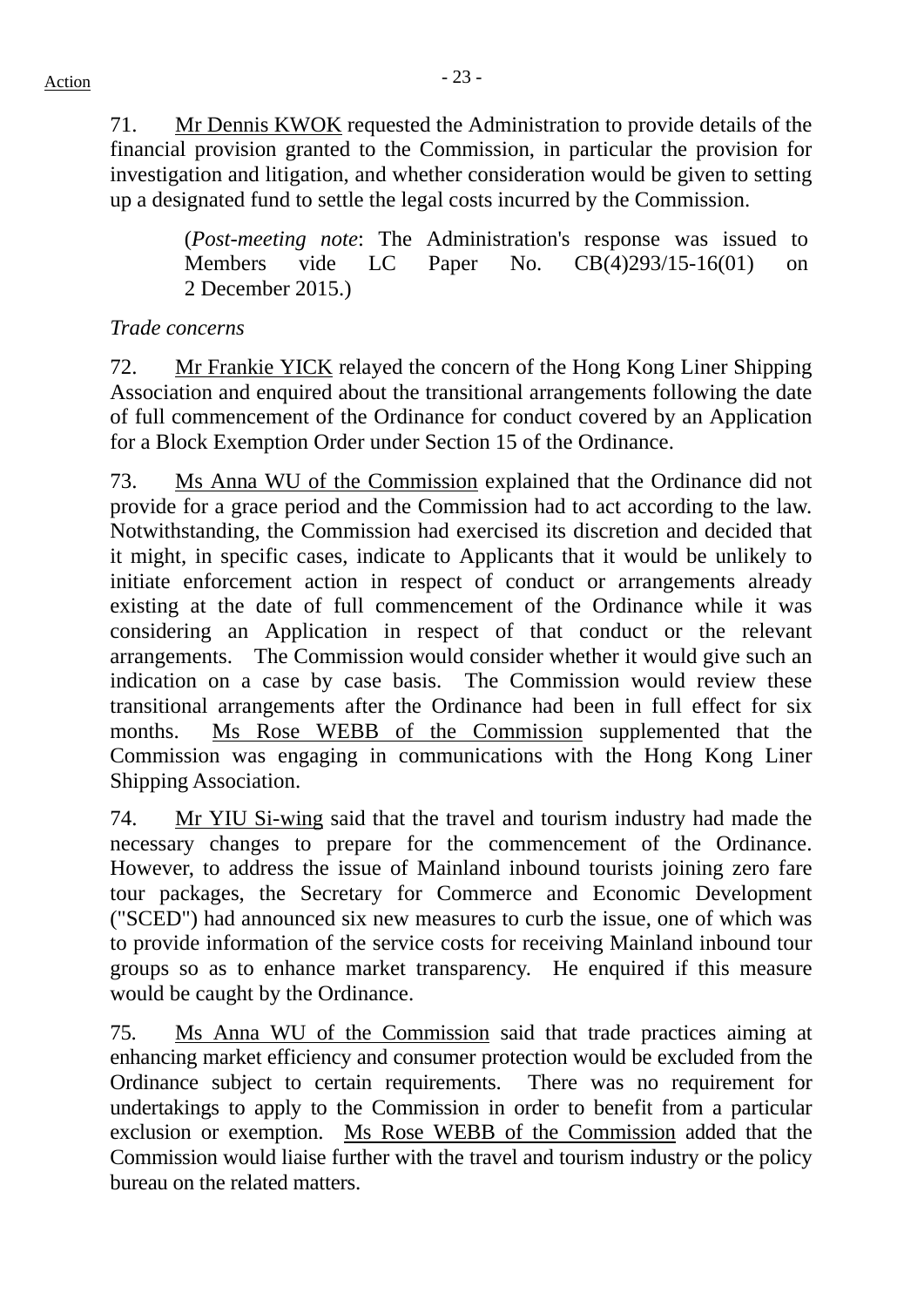76. The Chairman enquired whether the malpractice of some small tour operators, such as setting a very low tour fee for the Mainland tourists and making money through forced shopping by their tourist guides, would be caught by the Ordinance. In reply to the Chairman's question, Ms Anna WU of the Commission advised that the Ordinance applied to anti-competitive conduct such as price fixing and bid-rigging. Other matters related to consumer protection or unfair trade practices might be subject to other ordinances.

## *Employment salaries*

77. Mr Kenneth LEUNG enquired if agreements among accounting firms on the salary level of staff was a kind of price fixing conduct under the Ordinance. Ms Rose WEBB of the Commission responded that such conduct was potentially price fixing as the firms were competing for the accountants available in the market. In this connection, the Employers Federation of Hong Kong ("EFHK") was alerted of the need to exercise due care when discussing employment salaries. While benchmarking on some past practices was acceptable, an agreement on the actual salaries would fall within the scope of the Ordinance.

78. The Chairman considered that the matter in question was common in various industries, and wondered if it should fall under the enforcement areas of the Commission. In particular, he expressed doubts on whether the information provided by EFHK on the average salary adjustment or by the Pay Trend Survey Committee on civil service salary adjustments, which was always taken by SMEs for reference, was a kind of price fixing conduct.

79. Ms Anna WU of the Commission said that the Commission had maintained regular discussions with different industry associations on various matters, including the collection and sharing of information among industry members. If the salary information used for sharing and reference purpose was collected from the past and was in an anonymized format, such practices were generally not violating the Ordinance. However, an agreement on a specific price would be regarded as anti-competitive. In short, simply following a reference price publicly available was not a kind of cartel conduct, while a cartel offence would involve coordination of prices among various parties.

## *Public education*

80. Noting that the Commission had produced a number of videos for public education purpose, Mr Kenneth LEUNG considered that information such as the structure and power of the Commission and the Competition Tribunal, and the detailed procedures for lodging complaints to the Commission should be clearly